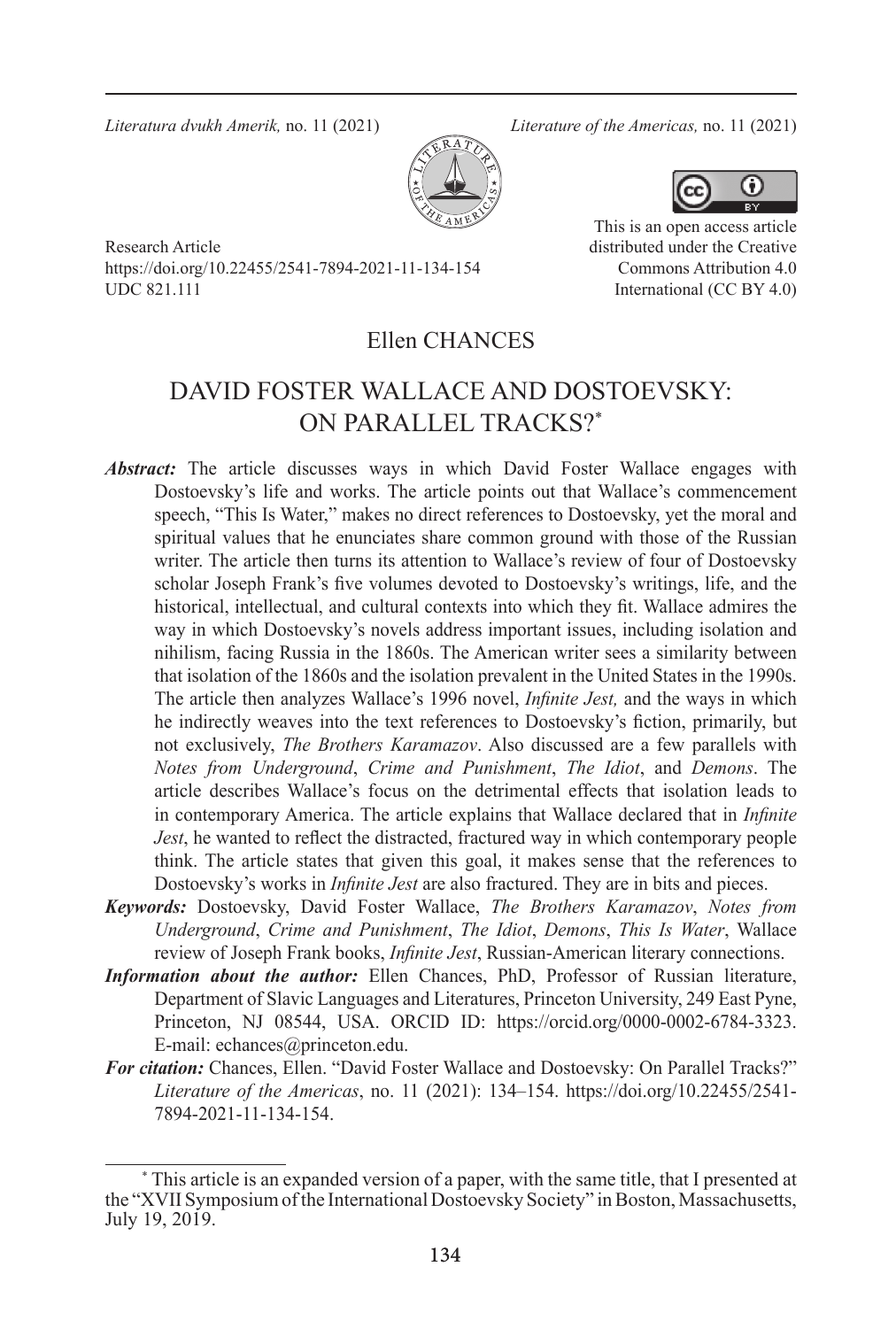Литература двух Америк. 2021. № 11 *Literature of the Americas,* no. 11 (2021)





Научная статья https://doi.org/10.22455/2541-7894-2021-11-134-154 УДК 821.111

This is an open access article distributed under the Creative Commons Attribution 4.0 International (CC BY 4.0)

## Эллен ЧАНСЕС

# ДЭВИД ФОСТЕР УОЛЛЕС И ДОСТОЕВСКИЙ: ПАРАЛЛЕЛЬНЫМИ ПУТЯМИ?\*

- *Аннотация:* В статье рассматривается влияние биографии и творчества Ф.М. Достоевского на Дэвида Фостера Уоллеса (1962–2008). В своей речи «Это вода», произнесенной перед выпускниками Кеньон-колледжа 21 мая 2005 г., Уоллес не делает прямых отсылок к Достоевскому, однако те нравственные и духовные ценности, о которых он говорит, восходят к русскому писателю. В статье также уделяется внимание рецензии Дэвида Фостера Уоллеса на первые четыре тома знаменитого пятикнижия американского исследователя Джозефа Фрэнка, посвященного творчеству и биографии Достоевского, а также их историческому, интеллектуальному и культурному контексту. Дэвида Фостера Уоллеса восхищает то, как Достоевский поднимает в своих романах вопросы нигилизма, изоляции и другие важнейшие проблемы, с которыми сталкивалась Россия в 1860-х гг. Американский автор усматривает сходство между изоляцией, характерной для России 1860-х, и изоляцией, доминирующей в Америке 1990-х. Далее в статье анализируется роман Д. Фостера Уоллеса «Бесконечная шутка» (1996) и то, как в текст романа вплетаются аллюзии к произведениям Достоевского, в первую очередь к «Братьям Карамазовым». Отмечается также ряд параллелей с «Записками из подполья», «Преступлением и наказанием», «Идиотом» и «Бесами». В статье подчеркивается, что Уоллес главным образом сосредоточивается на разрушительных последствиях, к которым ведет изоляция в сегодняшней Америке. Уоллес говорил, что в «Бесконечной шутке» он стремился отразить фрагментированное, разорванное мышление современного человека. В силу этого в «Бесконечной шутке» отсылки к Достоевскому также предстают в виде фрагментов и осколков — прием, полностью соответствующей заявленной автором главной цели романа.
- *Ключевые слова:* Достоевский, Дэвид Фостер Уоллес, «Братья Карамазовы», «Записки из подполья», «Преступление и наказание», «Идиот», «Бесы», «Это вода», рецензия Уоллеса на книги Джозефа Фрэнка, «Бесконечная шутка», русско-американские литературные связи.
- *Информация об авторе:* Эллен Чансес, PhD, профессор русской литературы, департамент славянских языков и литератур, Принстонский университет, 249 Ист Пайн, г. Принстон, 08544 Нью-Джерси, США. ORCID ID: https://orcid.org/0000-0002-6784- 3323. E-mail: echances@princeton.edu.
- *Для цитирования: Чансес Э.* Дэвид Фостер Уоллес и Достоевский: параллельными путями? // Литература двух Америк. 2021. № 11. С. 134–154. https://doi.org/10.22455/2541- 7894-2021-11-134-154.

<sup>\*</sup>Статья написана на основе одноименного доклада, представленного 19 июля 2019 г. на XVII симпозиуме Международного общества Достоевского в Бостоне, штат Массачусетс (США).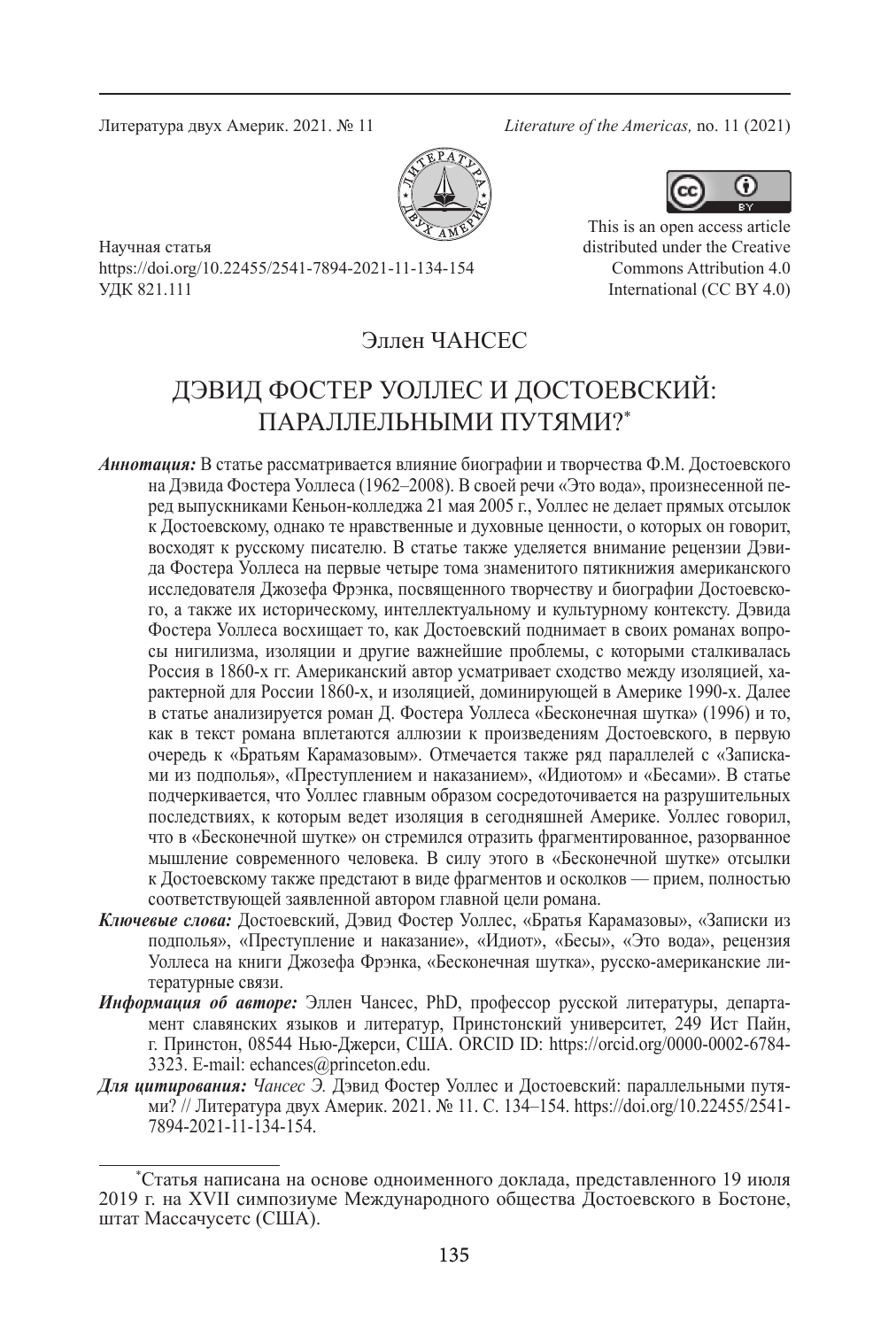If one judges a civilization, as I believe it should be judged, not by the high-mindedness with which it regards art, but by the seriousness with which art regards the civilization, then it is high time we begin to address anew and with vigor certain problems that continue to signify alarm.<sup>1</sup> *Toni Morrison*

Are the contemporary American writer, David Foster Wallace (1962 –2008), and the nineteenth-century Russian writer, Fedor Dostoevsky (1821 –1881), on parallel tracks? In some ways, they certainly are. The two writers are connected by their concern for some of the same moral and spiritual values. They both wrote about the destructive and self-destructive effects of isolation.

For Dostoevsky, as we know, Western ideas warp people. We see that, for example, in the underground man, a citizen of St. Petersburg, which is, as the narrator writes, "the most abstract and premeditated city in the world." The underground man is unable to connect with other people. When Liza offers him spontaneous love, he cruelly rejects her. We see that in Raskolnikov, living in isolation and addicted to Western ideas, until, only near the end of *Crime and Punishment*, through Sonya's love, does he begin to be able to break out of the prison of rational ideas and turn to religion. Raskolnikov's addiction to an idea had isolated him from humanity and from religion. We see that in Ivan Karamazov, whose lack of responsibility for others begins to melt away only after his third visit to Smerdiakov reveals to him the fact that following his "all is permitted" philosophy can lead to murder. When Ivan had left town, Smerdiakov had mistakenly taken that as a signal that it would be all right for him to kill Fedor.

For Wallace, the hollowness, isolation, and spiritual emptiness of American society in the 1990s stemmed from cynicism, from watching too much television, which, according to Wallace, leads to addiction to drugs, to alcohol, and to competitiveness. For him, that isolation resulted from people's not facing the important moral issues, from their not dealing with the important questions. For him, that behavior led people to distract themselves by watching too much television, by turning to drugs and alcohol. For him this was addictive behavior in order to fill the spiritual emptiness

<sup>1</sup> Toni Morrison, "Art as Advocacy," Morrison's Personal Archive, as cited in [Morrison 2019: 66].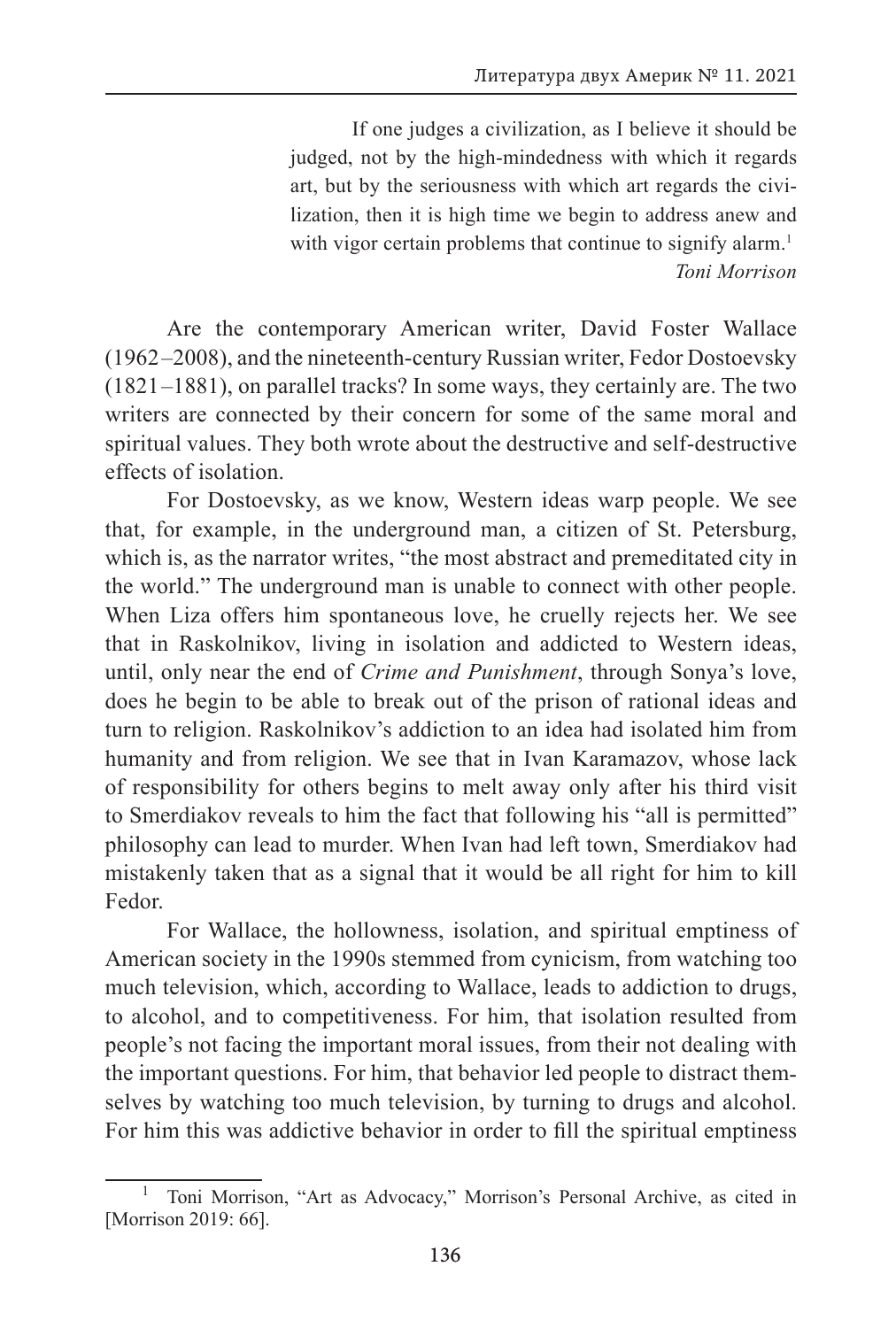of their lives. In addition, Wallace believed that American postmodernist writers, with their emphasis on distancing the reader, with their emphasis on cynicism, irony, skepticism, and intellect did not help to alleviate the situation.

Both Dostoevsky and Wallace espoused, in their beliefs and writings, the importance of empathy and love. Dostoevsky and his brother Mikhail, on the pages of *Vremia* (*Time*) (1861 –1863), and *Epokha* (*Epoch)*  (1864 –1865), the political and literary journals, the thick journals («толстые журналы») that they wrote and edited, advocated an ideology that they called "pochvennichestvo" ("concept of the soil"). They wanted to steer a course midway between the Westernizers and the Slavophiles. They agreed with the Westernizers for their insistence that Peter the Great's innovations were positive contributions to Russian life, but they disagreed with the Westernizers for their rejection of the importance of Russia's spiritual values. They agreed with the Slavophiles who insisted on the positive contribution of Russian spiritual values, but they disagreed with the Slavophiles' rejection of Peter the Great's innovations and reforms that derived from the West.

Until 1862–1863, the "pochvenniki" ("men of the soil") thought that the rational laws — laws having to do, for example, with the judiciary and with local government — would solve Russia's problems. The "pochvenniki" praised some of those reforms and new laws enacted by the tsar, Alexander II, who had come to power in 1855. After Dostoevsky went to Western Europe and saw that laws did not make people better human beings, he and the "pochvenniki" shifted their emphasis to the importance of the spiritual realm. They declared that only the spontaneous love of one human being for another would solve Russia's problems. Reflections of "pochvennichestvo" can be found in, for example, Liza's spontaneous loving feelings for the underground man, and in Sonya's loving feelings toward Raskolnikov. Reflections of "pochvennichestvo" can also be found in other Dostoevsky novels, including *The Brothers Karamazov*, in, for example, Father Zosima's teachings, as he talks about the importance of "active love."

For Wallace, empathy was a paramount value. We see this, for instance, in the commencement speech he gave at Kenyon College in 2005. In the speech, entitled "This Is Water," Wallace discussed the need to think about the other person and not to think only about one's own self-centeredness. He says, for example, that when a speeding car cuts in front of you, your reaction should not be one of anger. Instead, he said, you should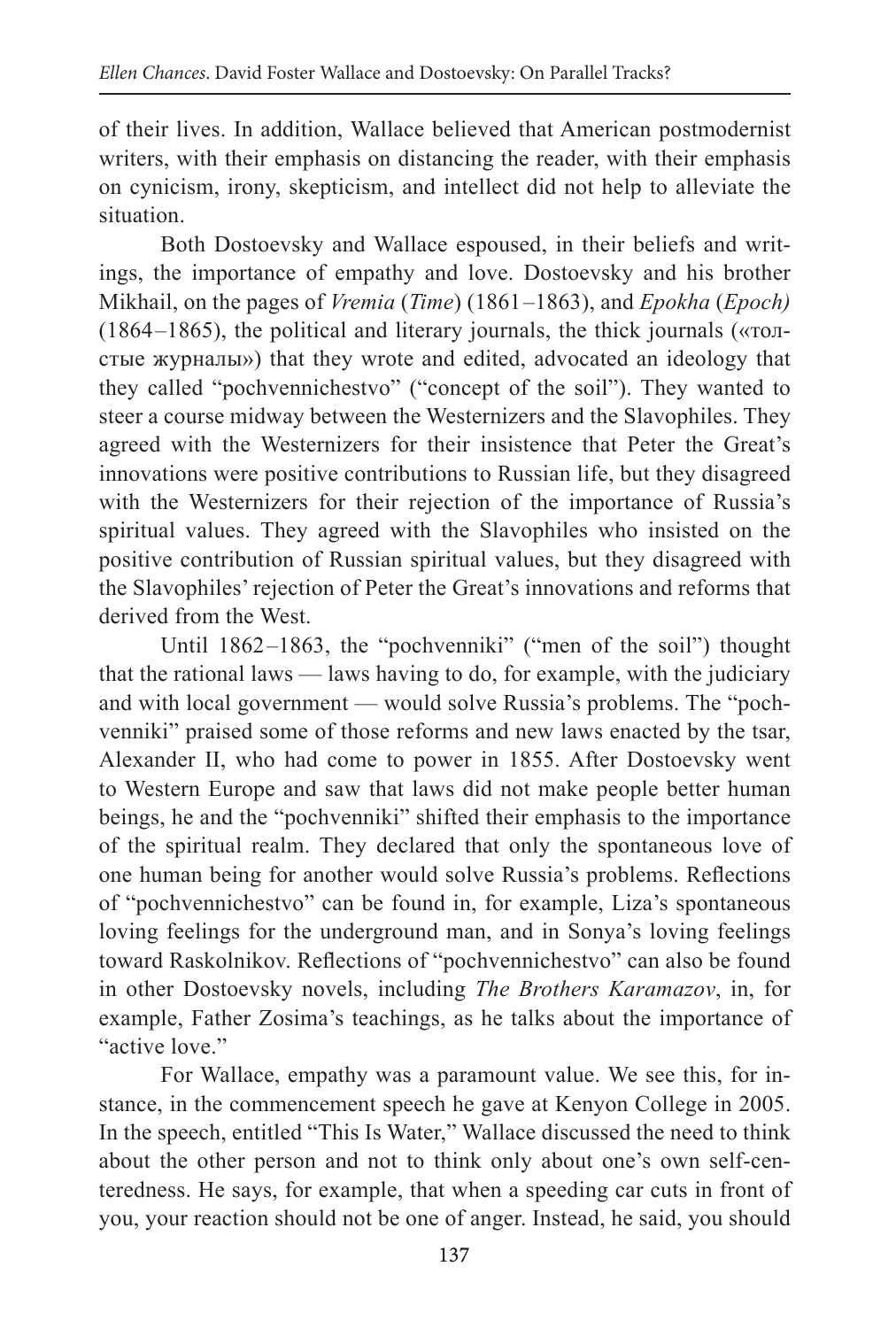think about the fact that maybe that driver was rushing his sick or injured child to the emergency room of a hospital. He urges "...compassion, love, the subsurface unity of all things" [Wallace 2009: 93].<sup>2</sup> In his speech, Wallace talks about what real freedom is: "...being able truly to care about other people and to sacrifice for them, over and over, in myriad petty little unsexy ways, every day" [Wallace 2009: 120]. He emphasizes the need to choose how to live one's life.

He talks about the fact that everyone worships, but that each person chooses what to worship. He tells the graduating students that it is important to worship within a spiritual framework rather than to worship solely what the material world offers. He says, "...an outstanding reason for choosing some sort of god or spiritual-type thing to worship — be it J.C. (Jesus Christ.  $-E$ . *C*.) or Allah, be it Yahweh or the Wiccan mother-goddess or the Four Noble Truths or some infrangible set of ethical principles — is that pretty much anything else you worship will eat you alive" [Wallace 2009: 102]. Wallace continues, "If you worship money and things — if they are where you tap real meaning in life — then you will never have enough" [Wallace 2009: 103].

So many of the key ideas in Wallace's commencement speech resonate with significant themes in *The Brothers Karamazov*. Father Zosima talks about the freedom that every individual has in order to be able to choose between good and evil. The importance of the responsibility of one human being to another comes up over and over again in that Dostoevsky novel. One glaring example is Fedor Karamazov's total lack of responsibility for his sons. Smerdiakov takes no responsibility for his having killed Fedor. He blames Ivan for the murder, even though it was he, Smerdiakov, who committed the murder. In contrast, Dmitry does take responsibility for his actions. He says that he could have murdered Fedor. By taking responsibility, by freely choosing good rather than evil, he redeems himself. Father Zosima, Alesha, Captain Snegirev, and Iliusha take responsibility for others. They practice "active love" over and over again.

In the same novel, the Grand Inquisitor, in Ivan's "poema" (long narrative poem), declares that people do not want freedom, that they do not want choice, that they want to worship someone who will take away their freedom, and will, instead, meet their material needs by giving them bread.

<sup>&</sup>lt;sup>2</sup> The commencement speech was published as a book a year after Wallace's death. One can see Wallace deliver the speech online: David Foster Wallace, "This is Water — Full Version — David Foster Wallace Commencement Speech," https://www.youtube. com/watch?v=8CrOL-ydFMI.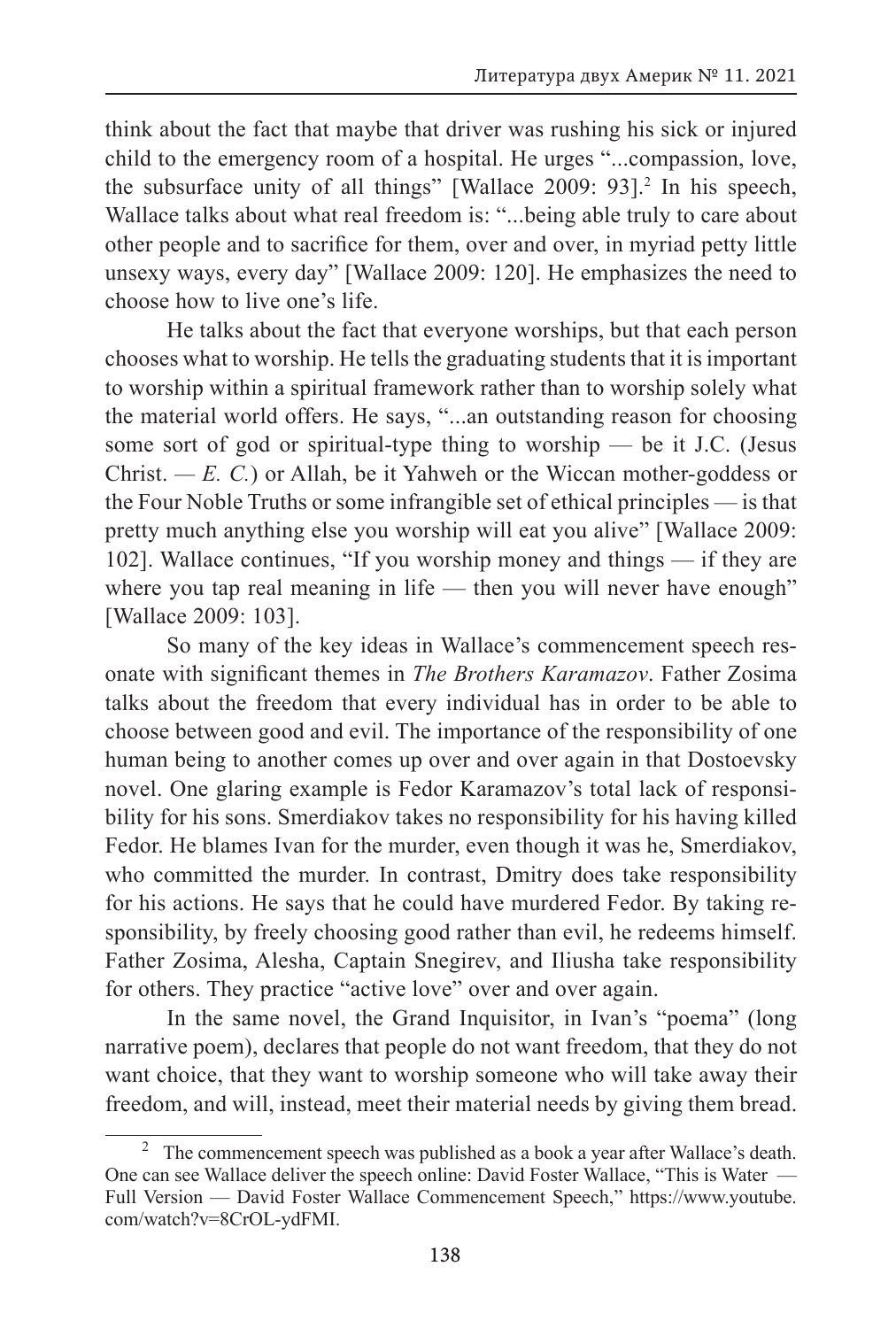In terms of the concept of Wallace's statement about "the subsurface unity of all things," we can think about one of the overarching themes in *The Brothers Karamazov*, the idea that everything is connected to everything. Highlighting that idea, one of Father Zosima's teachings is that "all is like an ocean, all is flowing and blending; a touching in one place sets up movement at the other end of the earth" [Dostoevsky 2011: 275] («...всë как океан, всë течет и соприкасается — в одном месте тронешь в другом конце мира отдается» [Достоевский 1972 –1990, 14: 290]).

In *Crime and Punishment*, there is a scene in which Raskolnikov has a dream. In the dream, a drunken peasant, Mikolka, shouts, "My property" ("Moë добро"), as he keeps beating his horse. Raskolnikov, as a child, goes up to the horse and kisses it. Here, then, is that same choice about which Wallace had spoken, the choice between the corrosive influence of a reliance on a material value, on one hand, and on the other, an adherence to the all-important ingredient of compassion. (Of course, in the case of Dostoevsky's novel, we know that after he wakes up from the dream, Raskolnikov decides that he will not murder the pawnbroker, Alena Ivanovna, yet he later does kill her.)

In "This Is Water," Wallace promotes ideas that are familiar to readers of Dostoevsky, but he does not make any direct reference to that writer. Elsewhere, also in a venue that is not fiction, the American writer directly addresses reasons for his admiration of the Russian author. As Wallace was working on his novel, *Infinite Jest*, he wrote a review of four volumes of the Dostoevsky scholar Joseph Frank's five-volume intellectual biography of Dostoevsky.3 (The fifth volume had not yet come out.) What Wallace highlighted about Frank's discussion of Dostoevsky tells us something

<sup>&</sup>lt;sup>3</sup> Wallace's review, entitled "Joseph Frank's Dostoevsky," first appeared, with the title "Feodor's Guide: Joseph Frank's Dostoevsky," in the *Village Voice Literary Supplement* (April 9, 1996: 15 –18). An expanded version was published in David Foster Wallace's book, *Consider the Lobster and Other Essays* (New York: Back Bay Books, 2005). My citations will be from the first paperback edition [Wallace 2007].

Joseph Frank, Professor of Comparative Literature at Princeton University who later became a professor at Stanford University, combined Dostoevsky's biography with the historical and cultural contexts in which the writer was working, and with a literary analysis of Dostoevsky's fiction and journalism. The four volumes which Wallace reviewed are: Frank, *Dostoevsky: The Seeds of Revolt, 1821 –1849* (Princeton: Princeton University Press, 1976); *Dostoevsky: The Years of Ordeal, 1850 –1859* (Princeton University Press, 1983); *Dostoevsky: The Stir of Liberation, 1860 –1865* (Princeton University Press, 1986); and *Dostoevsky: The Miraculous Years, 1865 –1871* (Princeton University Press, 1995). Frank's fifth and final volume, *Dostoevsky: The Mantle of the Prophet, 1871–1881* (Princeton University Press), came out in 2002.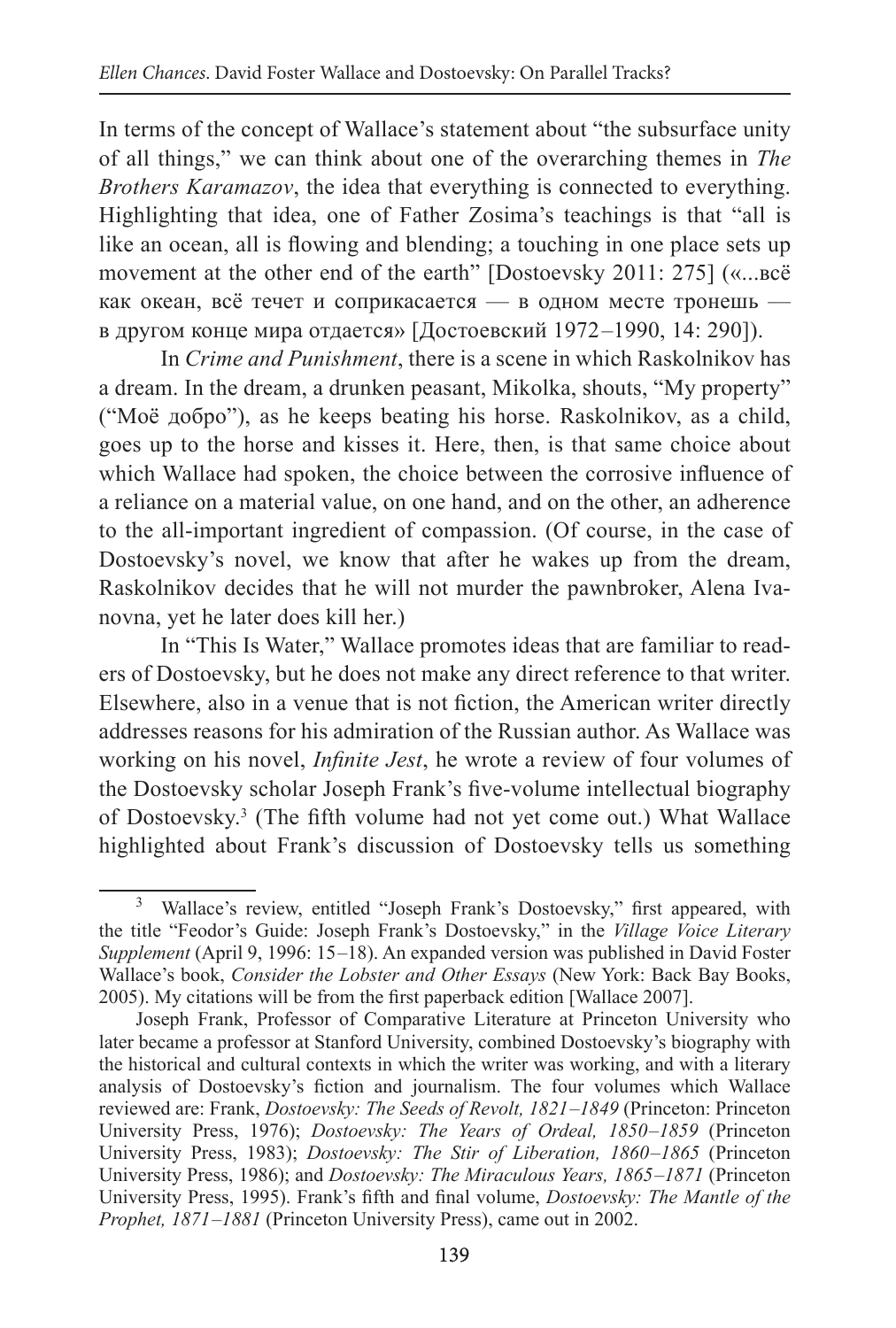about his own writing. What he liked, he stated, was the combination of biography and detailed analysis of the works, and the placing of Dostoevsky in the intellectual, cultural, and historical contexts of his time. What Wallace also liked was Frank's placing of Dostoevsky's "...moral-spiritual themes against the background of Russian history" [Wallace 2007: 258].

Frank goes into detail as he describes, for example, the underground man's objections to Chernyshevsky's ideas about rational egoism, to French Utopian Socialism, and his objections, in general, to the Russian nihilists of the 1860s. Wallace writes that he sees parallels of those aspects of the 1860s in Russia, with certain tendencies of the 1990s in the United States. Wallace compares the isolation present in the 1860s in Russia, to the detrimental effects of isolation in America of the 1990s.

In his review of Frank's four volumes about Dostoevsky, Wallace included his own reflections about the Russian writer's novels, many of which he had read in high school. He explains that he reread them while working on his essay on Frank's four books. He declares that while working on the review, he also read *The Idiot*, which he had not read before.

His remarks engage with a variety of Dostoevsky's works. It is difficult to understand, he muses, "...how a destitute 'former student' like Raskolnikov or an unemployed bureaucrat like the Underground Man can somehow afford to have servants" [Wallace 2007: 263]. Wallace comments that Dostoevsky "...seems like the first fiction writer to understand how deeply some people love their suffering..." [Wallace 2007: 264]. The example that he gives is that of Nastasya Filippovna in *The Idiot*. He also points out, about that novel, that Frank does not elaborate upon or give reasons for Dostoevsky's failure to focus on the few months during which Myshkin is in Moscow [Wallace 2007: 266].

Interspersed in Wallace's focus on Frank and Dostoevsky are passages, set off by double asterisks, about his own questions and issues that dovetail with aspects of Dostoevsky's works. One of those passages deals with faith. Wallace asks what the meaning of faith is. "As in 'religious faith,' 'faith in God,' etc. Isn't it basically crazy to believe in something that there's no proof of?" [Wallace 2007: 259]. This, of course, is familiar to readers of *The Brothers Karamazov*, who know that Ivan, with his Euclidean mind, demands logical proof before he can believe. He believes in God, he says, but he cannot understand how a just God could construct a world that allows for the suffering of innocent children.

Another of Wallace's asterisked passages is about freedom and responsibility. He states that Americans "...talk a lot about our ʻspecial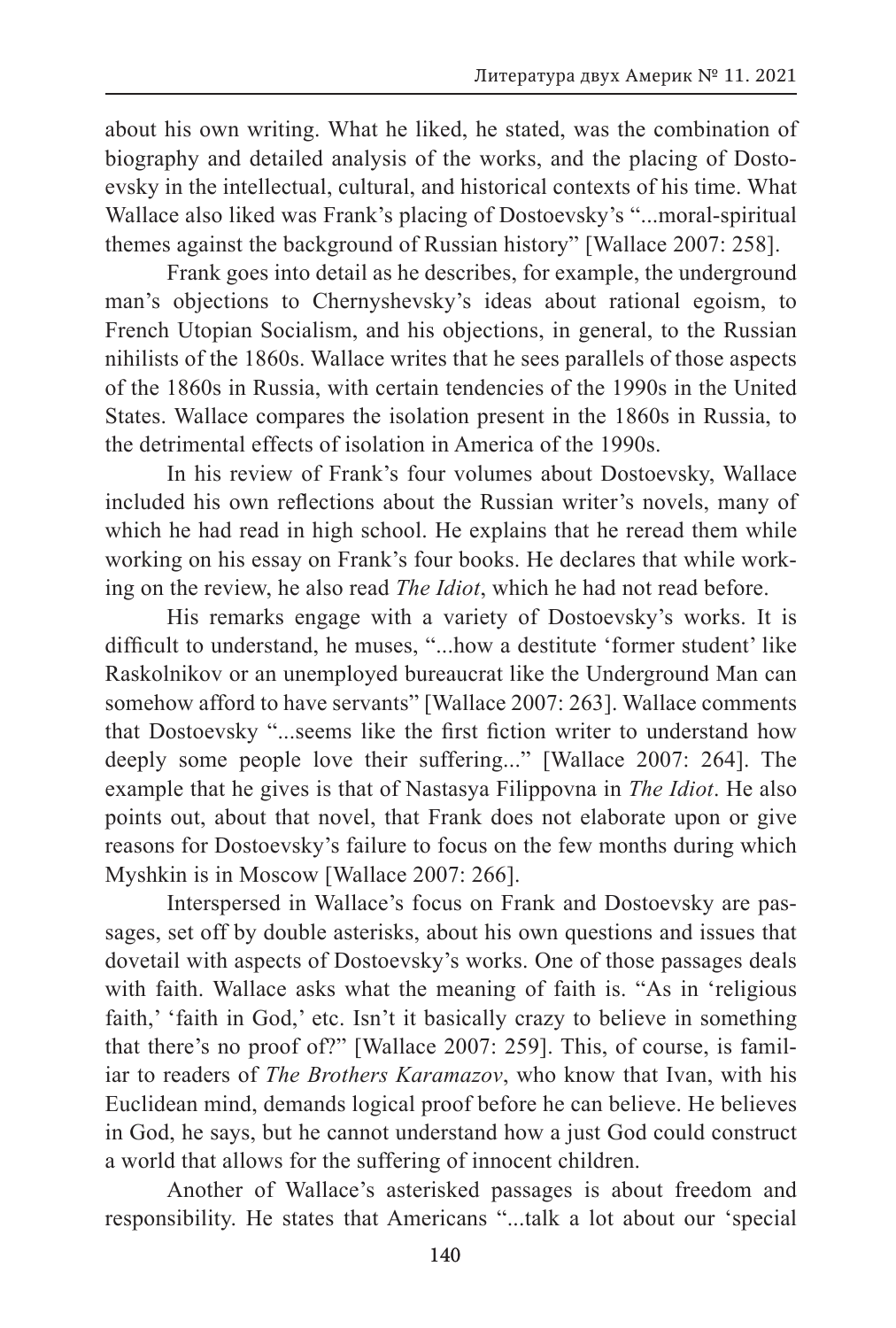rights and freedom,'" but, he asks, "are there also special responsibilities that come with being an American? If so, responsibilities to whom?" [Wallace 2007: 268]. As we have noted, this is an important theme in *The Brothers Karamazov* and in "This Is Water."

There are occasions upon which Wallace identifies himself with characters in Dostoevsky's novels and with Dostoevsky himself. In his review of Frank's books, he openly admits that some of Smerdiakov's personality traits are similar to his own as well. He has been talking, here, about his admiration for Dostoevsky's creation of characters that are "alive" [Wallace 2007: 264]. Among the characters listed in this category is "...the unbelievably repellent Smerdyakov, that living engine of slimy resentment in whom I personally see parts of myself" [Wallace 2007: 265]. Dale Peterson, Wallace's thesis advisor, his professor in a course on American literature, and family friend, at Amherst College, from which Wallace graduated in 1985, told me that Wallace was "fascinated by Smerdiakov."4 Peterson also briefly discussed a letter from Wallace that included observations about Gorianchikov's relationship with the common people in Dostoevsky's *Notes from the House of the Dead*.

Wallace biographer D.T. Max refers to a letter that the writer wrote to Peterson, in which he compared himself to Dostoevsky, whose life experiences provided fuel for *Notes from the House of the Dead* [Max 2013: 141], his fictionalized account of the time he spent in a Siberian labor camp. Max provides background for this comment. Wallace had been accepted, beginning with the fall semester of 1989, as a doctoral student by Harvard University's Department of Philosophy. During this period of his life, he was drinking heavily. In November of that year, he was admitted to the addiction unit of the Boston area psychiatric hospital, McLean Hospital, which is affiliated with the Harvard Medical School. After spending four weeks there, he chose to go to a halfway house, Granada House, a rehabilitation residence, in Brighton, Massachusetts, for the treatment of alcohol and drug addiction [Max 2013:  $135-141$ ].

Dale Peterson, professor, in telephone conversation with the author, May 28, 2019, Princeton, New Jersey, — Amherst, Massachusetts. Peterson, now Professor Emeritus of English and Russian, said that Wallace had never taken a course on Russian literature with him. Stanley Rabinowitz, Professor Emeritus of Russian at Amherst, stated that Wallace was signed up to take his course on Dostoevsky, but that he did not take it because he took a medical leave of absence from college (Stanley Rabinowitz, in telephone conversation with the author, June 6, 2021, New York, New York, — Amherst, Massachusetts).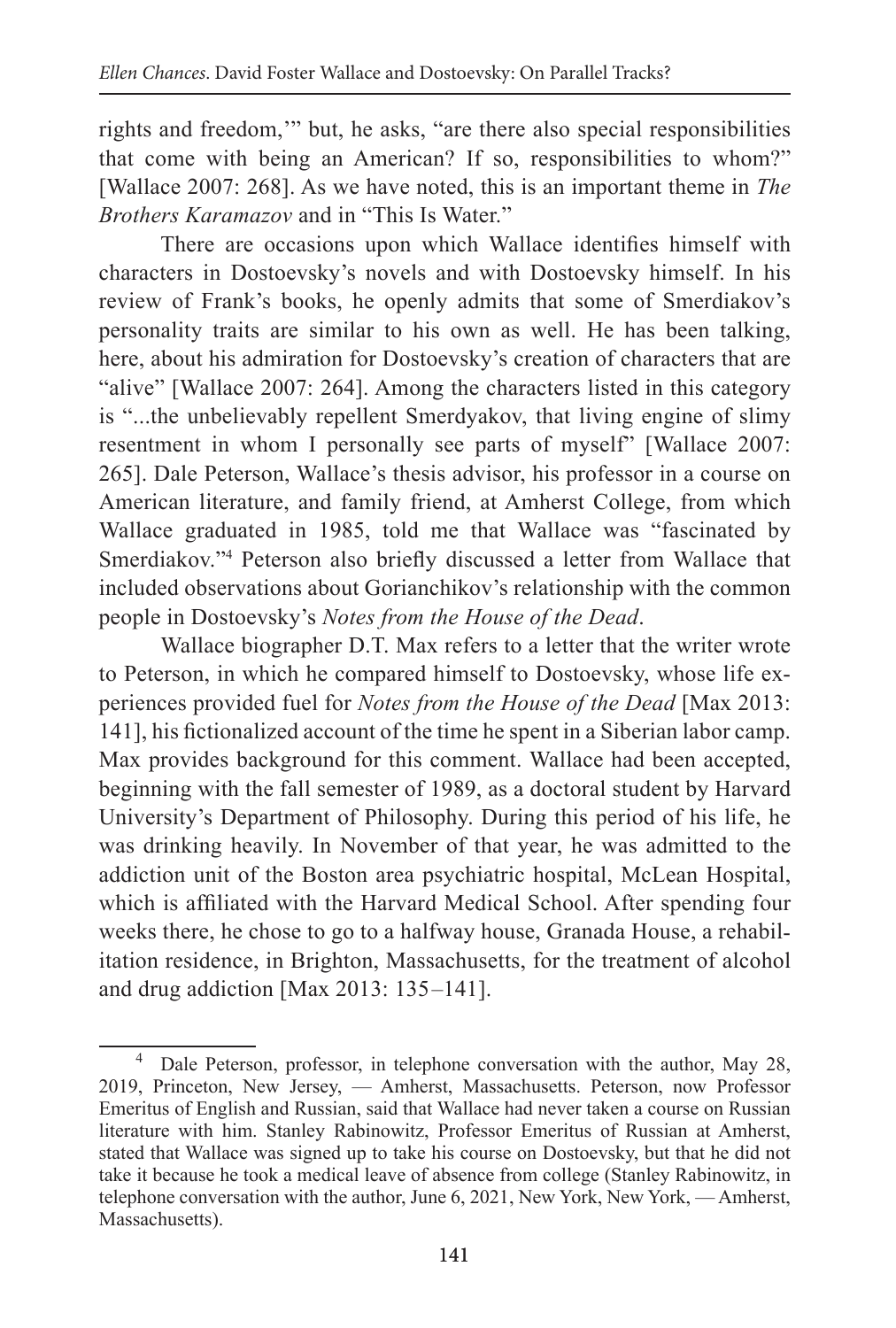In the letter to Peterson that Max quotes, Wallace remarked that "'going from Harvard to here' was like 'House of the Dead... with my weeks in drug treatment composing the staged execution and last minute reprieve from same'" [Max 2013: 141]. He hoped, as Max writes, that the parallels in Dostoevsky's and his life would result in the same kind of "creative surge" that characterized Dostoevsky's post-reprieve writing trajectory. Of course, we know that what Wallace is referring to is the famous episode in Dostoevsky's life in which, after his arrest, in 1849, he and the others awaiting execution were, at the last minute, granted a reprieve by the tsar.

Before we examine the role of Dostoevsky's novels, especially that of *The Brothers Karamazov*, in *Infinite Jest*, let us briefly turn our attention to Wallace's knowledge of literature. He was a voracious reader. He was widely read in American literature and in the literatures of other countries, including Russian, Eastern European, Latin American, Italian, Japanese, and English literature.<sup>5</sup> In fact, the title, *Infinite Jest*, comes from words spoken by Hamlet as he holds Yorick's skull: "Alas, poor Yorick! I knew him, Horatio; a fellow of infinite jest, of most excellent fancy" [Shakespeare 1993: 1013].

The Russian writers whose works he read included, in addition to Dostoevsky, Pushkin Gogol, Lermontov, Turgenev, Goncharov, Tolstoy, Chekhov, Nabokov, Kharms, Yevtushenko, and Pelevin [Thompson 2016: 90]. When Wallace compares Tolstoy to Dostoevsky, he declares, "You need only compare the protagonists' final conversations in Tolstoy's *The Death of Ivan Ilych* and FMD's *Crime and Punishment* in order to appreciate Dostoevsky's ability to be moral without being moralistic" [Wallace 2007: 269]. Yet Wallace did not only criticize Tolstoy. He expressed great admiration for him, declaring that he must be the only contemporary American postmodernist writer who worships Tolstoy.

Let us now turn to a discussion of *Infinite Jest*. 6 For those who have not read the book, a brief summary is in order. (That is difficult, given the fact that the length of the novel is 1079 pages, 90 of which are endnotes printed in a tiny font!) The plot of *Infinite Jest* focuses on a dysfunctional family, the Incandenzas. James O. Incandenza, whose initials, J.O.I. are

<sup>5</sup> For a detailed analysis of Wallace's reading of these literatures, see [Thompson 2016].

 $6$  The book was first published by Little, Brown and Company in 1996. My citations will be from the 2016 edition [Wallace 2016]. The novel was first translated into Russian, see [Уоллес 2018].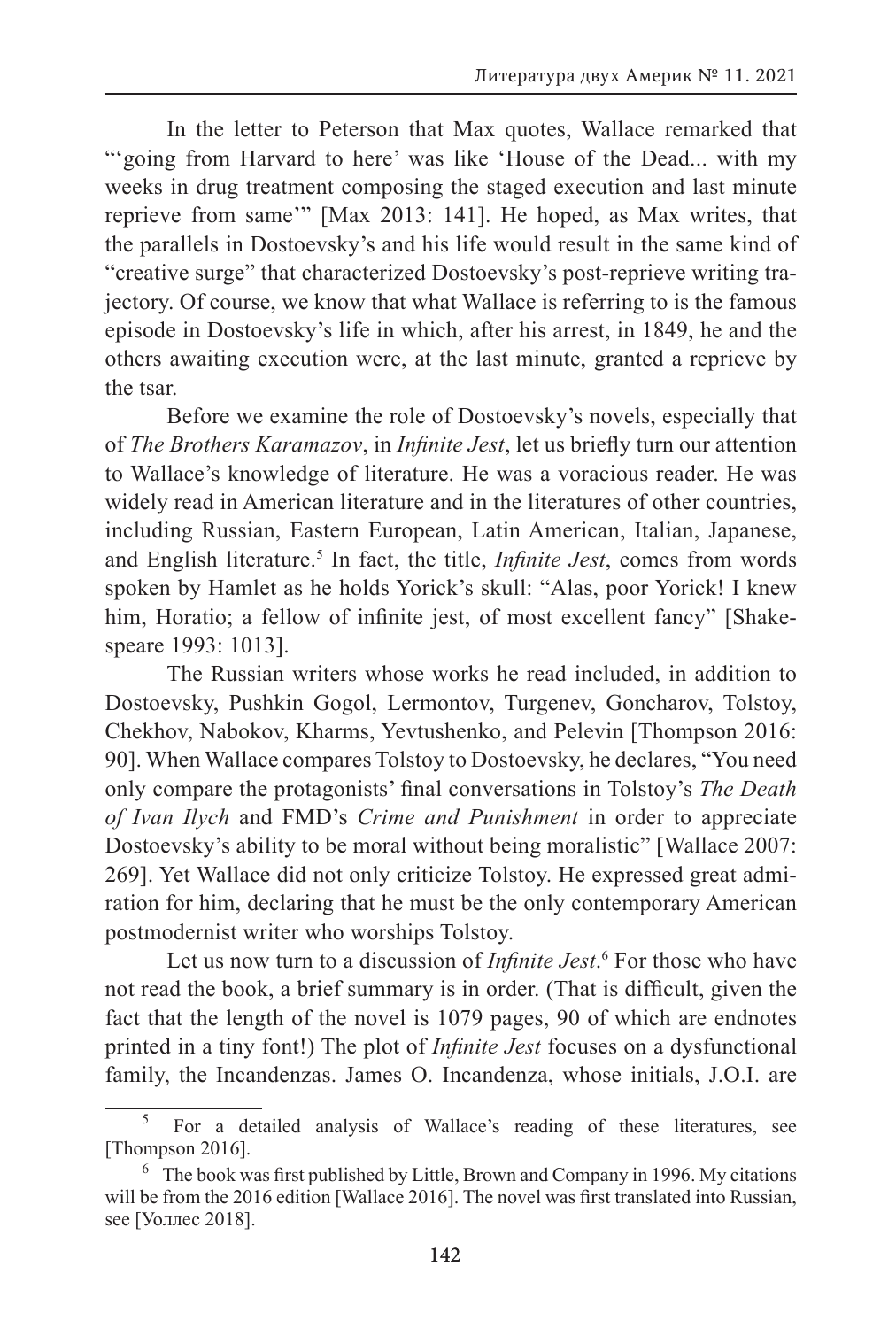almost the same as the French word for joy, "joie," is an alcoholic. He is the head of the Boston area Enfield Tennis Academy for students who attend the academy until the end of their high school years. He is also a director of "cartridges" (videos) and a neglectful father of three sons: the oldest, Orin, a Boston University football player; Mario, a Myshkin, Alesha type; and Hal, the cerebral, Ivan-like figure. Avril is their mother.

The action takes place in the tennis academy itself and in Ennet House Drug and Alcohol Recovery House, a nearby halfway house for recovering alcoholics and drug addicts. A main character there is the live-in staff member, Don Gately, who has been sober for more than one year. A third focus of the action has to do with a terrorist group of Quebec separatists, the Wheelchair Assassins, who want to find the last cartridge that Jim Incandenza created before his death. Its title is "Infinite Jest." The reason that they want to find it is that people who watch it, die because they cannot stop watching. They are addicted to watching the cartridge.

In this plot line, two central figures are the double agent and Canadian, Rémy Marathe, a Wheelchair Assassin, and Hugh Steeply, an American. The reason that the Wheelchair Assassins want to kill Americans is that the president of the United States, Johnny Gentle, a former crooner, who is addicted to cleanliness, wants to dump American toxic waste into part of New England and upper New York state, areas that are now Canadian, but were once American.

When we consider the plot lines, it makes sense to mention a parallel with Tolstoy's fiction, in terms of the structure of *Infinite Jest*. Thompson points out a brief reference, in Wallace's novel [Wallace 2016: 95], to the famous first line of *Anna Karenina* in Hal's statement, about an exam, "The exam was talking about the syntax of Tolstoy's sentence, not about real unhappy families" [Thompson 2016: 106 –107]. It seems to me that in constructing his novel in three major plot lines that overlap, the American writer uses the same technique as does Tolstoy in *Anna Karenina*, with its three overlapping plot lines: Anna and Vronsky, Levin and Kitty, and Dolly and Stiva. For instance, Don Gately, in the Ennet House plot line, and Joelle van Dyne, a part of the Incandenza plot line, begin to care for one another. Marathe, a Wheelchair Assassin, wants to find Jim Incandenza's cartridge, and his plot line also overlaps with that of both Joelle and Orin. Moreover, as does Tolstoy in *Anna Karenina*, Wallace switches, in short chapters, from the story of one character to that of another.

In *Infinite Jest*, section headings which announce specific years during which episodes take place, are not identified by the actual years, but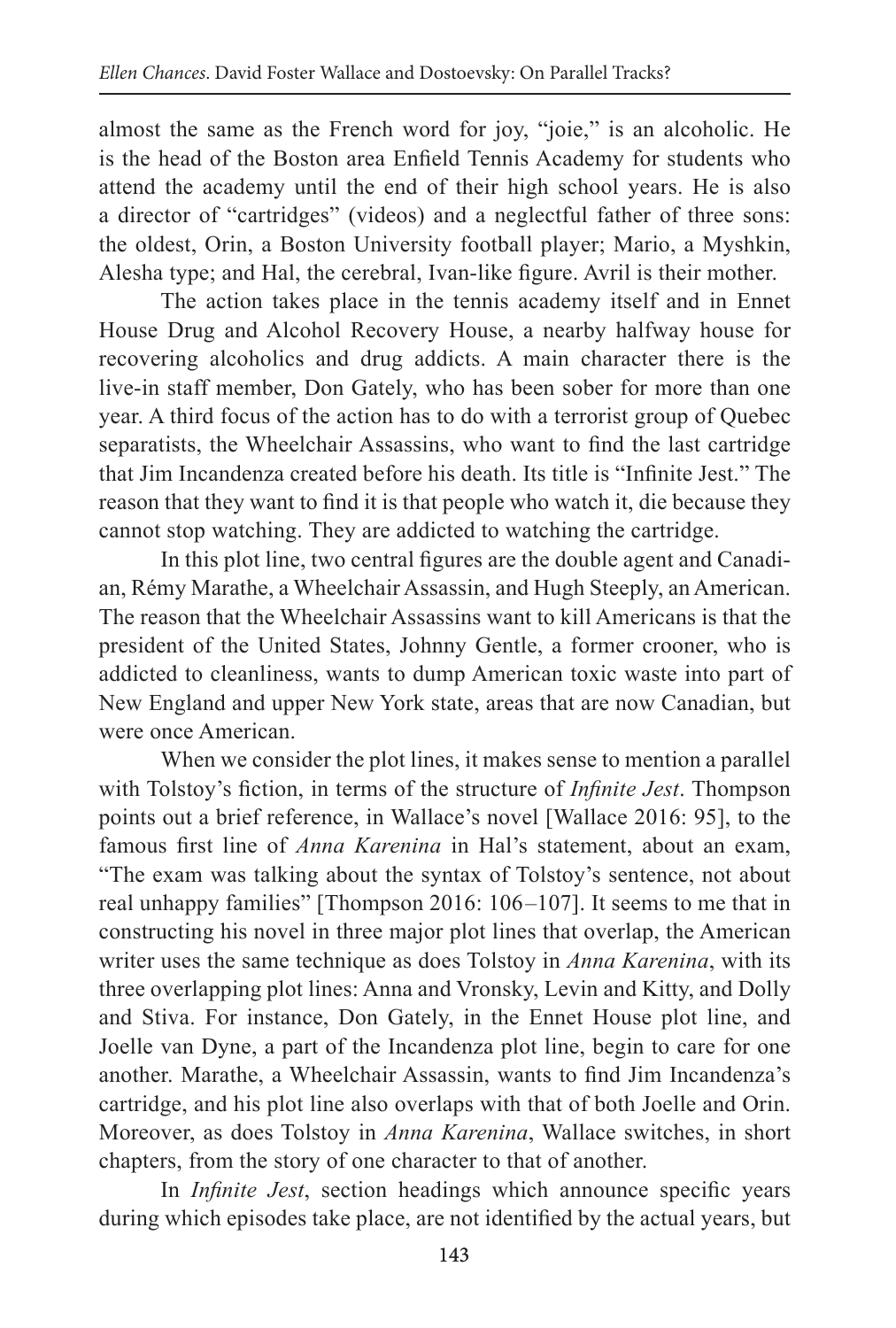rather are identified according to the products of companies that bought the rights to label the years. This concept, which Wallace has created, he calls "Subsidized Time." Thus, we have sections, for instance, such as "Year of the Trial-Size Dove Bar" [Wallace 2016: 37]; "Year of the Depend Adult Undergarment" [Wallace 2016: 95]; and sections with the specific day, "3 November Y.D.A.U." [Wallace 2016: 109], etc.

In addition, throughout the novel, the chronology of what happens when, is not clearly delineated. With the out-of-sync time frame of the action, and with the designations of subsidized time, rather than a straightforward presentation of the actual year, the chronology can be confusing for the reader, so much so that Stephen Burn, the author of a reader's guide to the novel, has included an appendix in which he places the entire action of the book in its proper chronological order. These dates, he claims, extend from 2002 to 2010. In addition, Burn lists the actual year, in brackets, of a subsidized time year. One example from Burn's listings is "[2006] Year of the Whisper-Quiet Maytag Dishmaster" [Burn 2012: 96].7

*Infinite Jest* is, in part, playful. There is the M.I.T. (Massachusetts Institute of Technology) radio station, WYYY. This is playful, but it alludes to a key question in the book — *why* are things in present-day America the way they are? Some of the characters go to the "Unexamined Life" tavern. The name of the tavern, of course, contains Socrates' words at his trial, in Plato's *Apology*, that an unexamined life is not worth living. In another humorous episode, Mario likes the joke that Hal's friend, Michael Pemulis, tells about wanting to establish a telephone Dial-a-Prayer service for atheists. The phone rings and rings, and no one answers.

There is sometimes the very distancing that troubled Wallace about contemporary American literature. There are references to Sylvia Plath. Kate Gompert, a clinically depressed Ennet House resident who has attempted suicide, is "...reading somebody called Sylvia Plate" [Wallace 2016: 593], no doubt a reference that the reader could surmise, is to Sylvia Plath. There is the funny, but *sick* inclusion of the words, "the bell jar of her denial" [Wallace 2016: 794], a description of the state of the character, Joelle's mother, as she commits suicide by cutting off her limbs and shoving them down the kitchen garbage disposal. In a snarky aside, the narrator writes that he wonders how it is possible to do that. We know that Plath killed herself by sticking her head into an oven, and that she wrote

<sup>7</sup> For the entire appendix, see "Appendix: The Chronology of *Infinite Jest*" [Burn 2012: 91–103].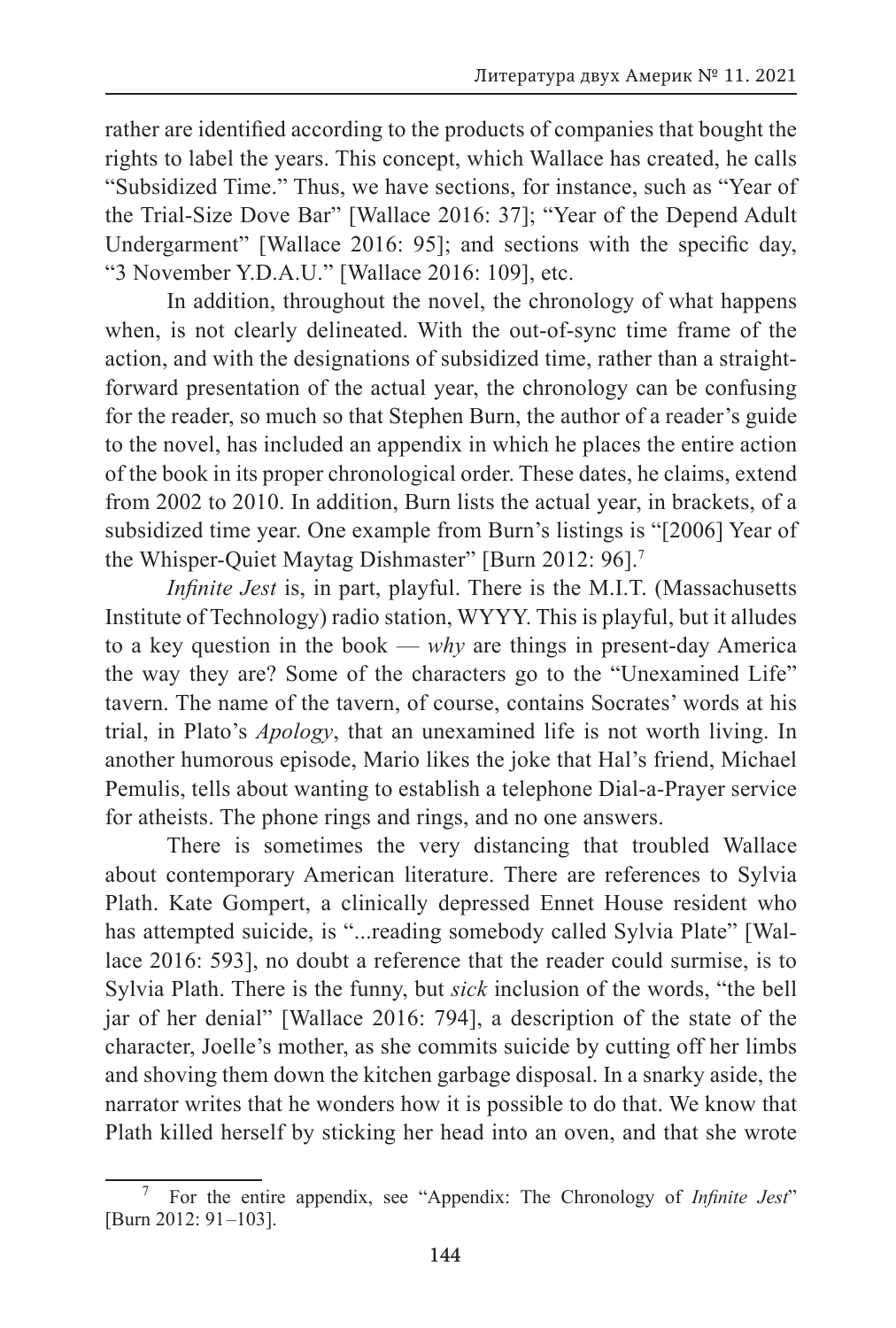the book, *The Bell Jar*. Jim Incandenza kills himself by sticking his head into a microwave oven. These incidents in *Infinite Jest* are funny, but it is really horrible when one thinks about the reality of the situation.

In an interview with Charlie Rose, Wallace stated that he was disappointed with most of the reviews of the book because they concentrated on the humor. He said, "I wanted it to be extraordinarily sad" [Wallace 1997: 20:56 –21:13].

After this brief introduction to *Infinite Jest*, let us proceed to the question of how Wallace deals with Dostoevsky in his 1996 novel. There are the overarching themes, several of which we have already encountered in other Wallace writings and utterances — the spiritually empty condition of America and the causes of that condition; the importance of looking inward, of facing the past in order to free oneself; the importance of responsibility to others; the importance of choosing a healthy spiritual path; the importance of connecting to people in an authentic and honest way. There are aspects, bits and pieces of *The Brothers Karamazov* and other Dostoevsky novels, woven, but not in a clear-cut way, into the fabric of *Infinite Jest*.

Why would Wallace give us bits and pieces, a disjointed narrative, and a confusing time sequence? Why didn't he directly address some of the important issues like God and faith? He said that in 1990s America, one cannot write a novel like Dostoevsky's, in which people sit around and talk about deep, serious questions. Therefore, he said, he put discussions of those topics into the scenes that take place in A.A. (Alcoholics Anonymous) meetings, because people *do* address the powerful questions there [Lipsky 2010: 82].<sup>8</sup>

He also stated that he wanted, in *Infinite Jest*, to reflect the way in which people think  $\frac{1}{\sqrt{2}}$  in a distracted way, with thoughts that keep getting interrupted. That is perhaps why the novel can seem to be chaotic. His editor, Michael Pietsch, wanted the notes to be footnotes, at the bottom of pages. Wallace insisted that they be kept as endnotes [Pietsch, Moody 2012: 213] so that the reader would have to be interrupted. When asked why there were so many loose ends at the end of the novel, Wallace declared that he wanted the reader to work hard.

Let us now examine some of the specific aspects of Dostoevsky's novels that are relevant to a discussion of *Infinite Jest*. Wallace deals with

<sup>&</sup>lt;sup>8</sup> Lipsky had accompanied Wallace during the last five days of Wallace's book tour that promoted *Infinite Jest*. Lipsky's interviews with the author comprise *Although of Course*.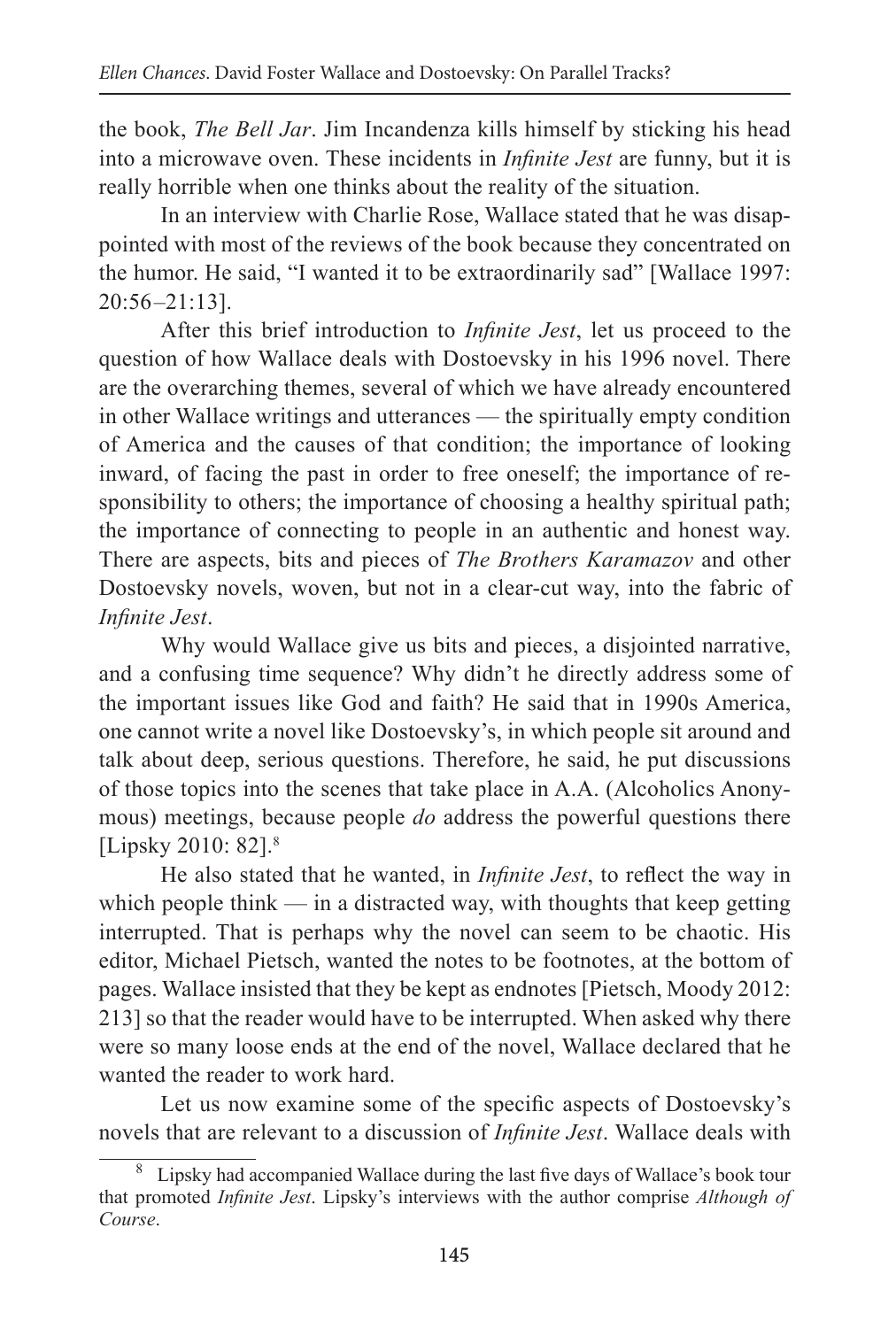these aspects, sometimes in a straightforward way, sometimes not in a clearcut way, sometimes in bits and pieces, sometimes in layers, sometimes exaggerating, and sometimes in an undermining manner. For example, in a conversation that Hal and Mario have, there is a distinct connection to what Ivan tells Alesha in *The Brothers Karamazov*. Hal says, "...I have administrative bones to pick with God, ... I'll say God seems to have a kind of laid-back management style I'm not crazy about" [Wallace 2016: 40]. In acknowledging that he does not believe in death, he is like Ivan, for both declare that they, unlike God, would have constructed the world differently. Both question the structure of the world as it is.

In the following quotation, Wallace directly refers to a Dostoevsky novel. Barry Loach, a minor character, has an older brother, close to being ordained as a Jesuit priest. The older brother is having a crisis of faith. Wallace writes that Loach "...managed to engage the brother in some rather heated and high-level debates on spirituality and the soul's potential, not that much unlike Alyosha and Ivan's conversations in the good old *Brothers K*., though probably not nearly as erudite and literary, and nothing from the older brother even approaching the carcinogenic acerbity of Ivan's Grand Inquisitor scenario" [Wallace 2016: 969].

In order to help his brother restore his faith, Loach wears ragged clothes and goes to a busy Boston subway station. Unlike the homeless and downtrodden who ask passersby for money, Loach asks to be touched. Only Mario, who happens to be going by, does so. Thus, examples of goodness do exist in the world.

Timothy Jacobs, in an article on *Infinite Jest* and *The Brothers Karamazov*, lists some of the straightforward parallels [Jacobs 2007].9 He includes Wallace's direct reference to Ivan and Alesha (which I quote above) in the conversation that Loach has with his brother [Wallace 2016: 273 –274]. He does well when he discusses the incident with Loach and Mario [Wallace 2016: 273–274], for he speaks about the parallel with what Ivan tells Alesha near the beginning of Dostoevsky's chapter, "Rebellion." Ivan confesses that he "...could never understand how one can love one's neighbors. It's just one's neighbors, to my mind, that one can't love, though one might love those at a distance" [Dostoevsky 2011: 204] («...я никогда не мог понять, как можно любить своих близких. Именно близких-то,

The examples of Wallace and Dostoevsky parallels that I bring up in the next three paragraphs are based on insights that Jacobs makes in his article.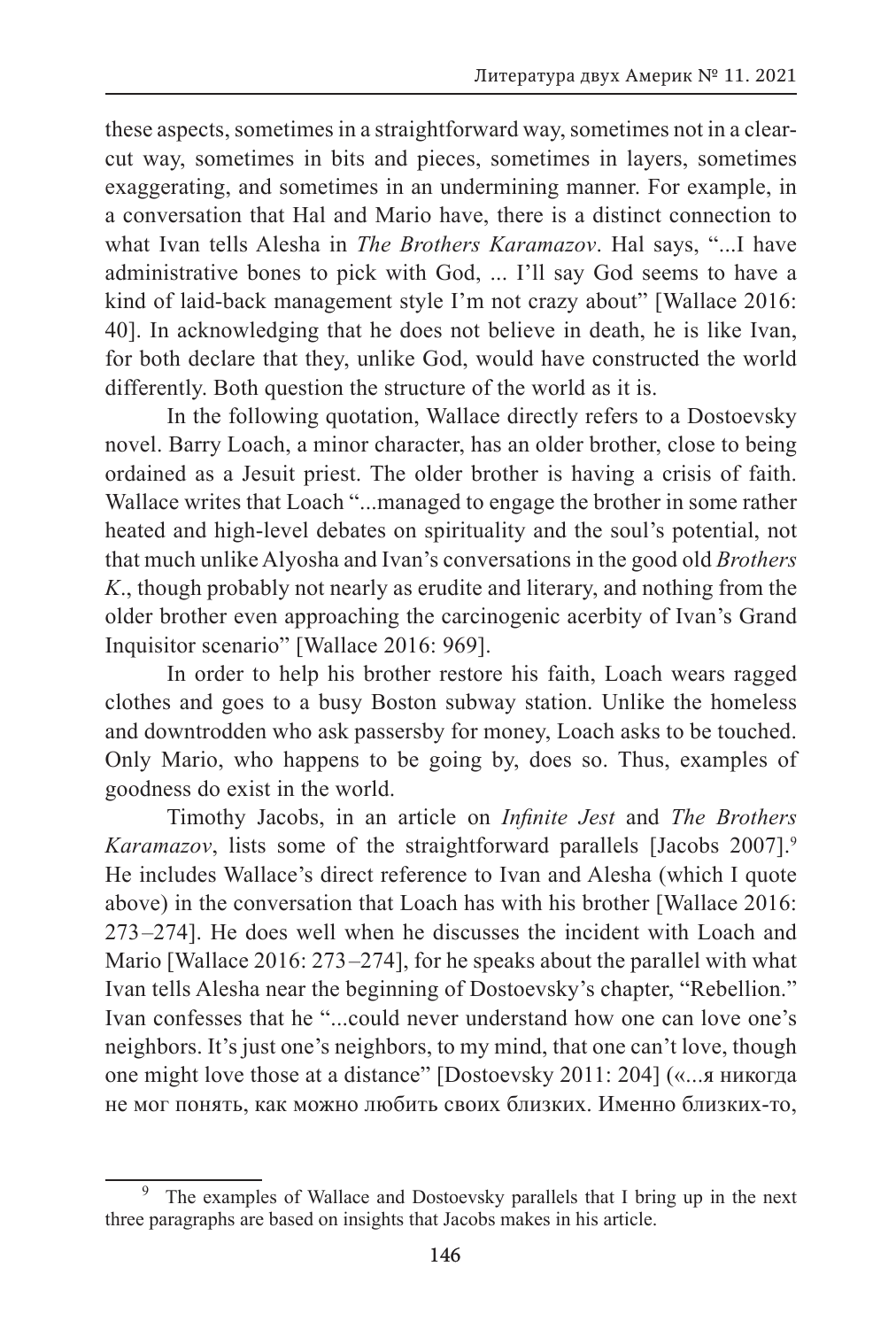по-моему, и невозможно любить, а разве лишь дальних» [Достоевский 1972 –1990, 14: 215]).

Jacobs does well when he focuses on the parallel of the Loach and Mario scene to what Ivan then tells Alesha about St. John the Merciful: "...a hungry, frozen beggar came to him, and asked him to warm him up, he took him into his bed, held him in his arms, and began breathing into his mouth, which was putrid and loathsome from some awful disease" [Dostoevsky 2011: 204] («...к нему пришел голодный и обмерзший прохожий и попросил согреть его, лег с ним вместе в постель, обнял его и начал дышать ему в гноящийся и зловонный от какой-то ужасной болезни рот его» [Достоевский 1972–1990, 14: 215]).<sup>10</sup>

Another of the parallels that Jacobs focuses on, in both Dostoevsky and Wallace, are the father/son relationships (Fedor and the Karamazov brothers; Jim Incandenza and his sons). He notes that both Fedor Karamazov and Jim Incandenza are drunkards. He points out that there is a parallel between Fedor and Dmitry competing for Grushenka's attention, and Jim and Orin competing for Joelle's attention. Jacobs characterizes Mario as someone who, like Alesha, listens, who does not lie, and who is not cynical. In addition, Jacobs points out that there are parallels of Ivan's "everything is permitted" philosophy, and in *Infinite Jest*, the conversation of Steeply and Marathe on that topic.

I do not agree with Jacobs, though, when he suggests that perhaps Dostoevsky is playing "an elaborate joke" on the reader and that what is narrated in *The Brothers Karamazov* did not happen [Jacobs 2007: 279].

I shall now concentrate on other aspects of the Wallace connections with Dostoevsky in *Infinite Jest*. The following episode, linked to the father and son theme, is one of the layered ones. When a wraith visits Gately in the hospital, and it is uncertain whether this is a dream of Gately's or an hallucination, we can think of Ivan and the devil.<sup>11</sup> In that scene, there

<sup>10</sup> A note keyed to this passage explains that the scholar Leonid Grossman traced Ivan's anecdote to Gustave Flaubert's story, "La Légende de Saint Julien Hospitalier" (1876). Turgenev's translation into Russian (1877) was published in the thick journal *Вестник Европы* (no. 4). Ivan's attribution substituting Ioann (Ivan, John) for Julien, the note continues to explain, links Flaubert's story of Julien's murder of his father and subsequent lifelong atonement, to later developments in Ivan's trajectory in Dostoevsky's novel. See "Commentary" by G.M. Fridlender and others («Примечания» Г.М. Фридлендера и др.) [Достоевский 1972 –1990, 15: 551].

<sup>&</sup>lt;sup>11</sup> Thompson draws this parallel: [Thompson 2016: 101]. Thompson devotes an insightful chapter, Chapter 3, "Wallace and Russia," to Wallace and his ties to Russia [Thompson 2016: 89–116]. He calls one section of the chapter "Wallace's Dostoevsky" Obsession" [Thompson 2016: 93 –106].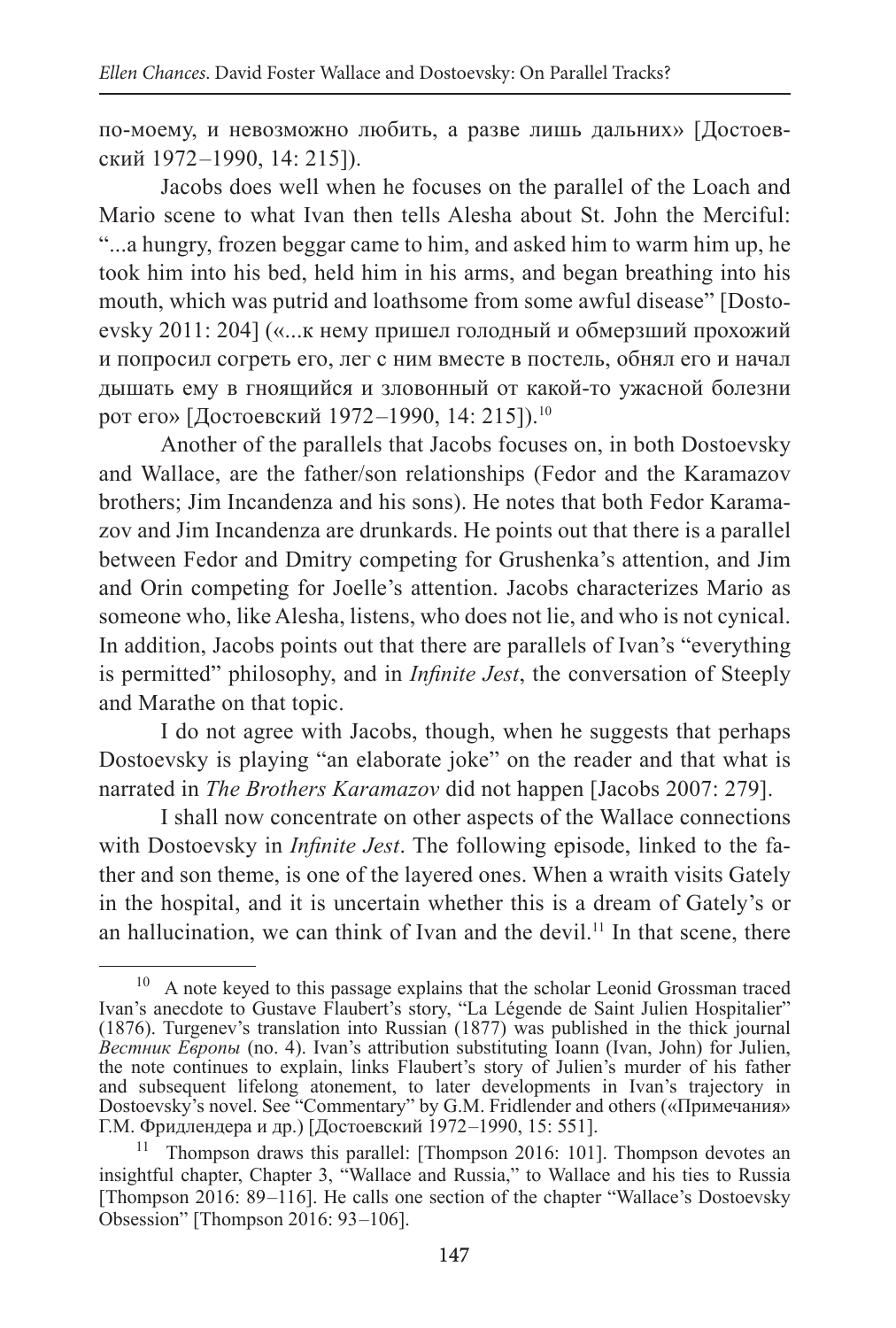is also a link to *Hamlet*. Hamlet's ghost visits Hamlet. Wallace's wraith seems to be Jim Incandenza, who comes to Gately, who is not acquainted with the Incandenza family. The wraith says that the only reason that he, when he was still alive, made the cartridge, "Infinite Jest," was so that Hal would speak to him since he felt that Hal had not been speaking to him. He wanted to entertain Hal.

In terms of attempting to connect the Incandenza brothers to the brothers in *The Brothers Karamazov*, we have seen that Jacobs asserts that Orin is like Dmitry. Thompson, as we have seen, believes that Gately is like Ivan because of the presence of Gately's wraith and the presence of the devil in Ivan's nightmare. It seems to me that Orin is not a Dmitry-like figure. It is true that like Dmitry, he sometimes focuses on women. Yet unlike Dmitry, he is never redeemed. He lies. He deserts Joelle after her face has been disfigured.

To me, Don Gately resembles Dmitry much more than does Orin. Even when he had still been addicted to drugs, there was a part of Gately that was kind. And as a child of nine, he did not join the neighborhood boys who left dog feces in a paper bag on the porch of Mrs. Waite, a neighbor. Instead, Gately went to visit her. The fact that he retained his kind-hearted nature even at the lowest points of his life is very like Dmitry, who, even at his low points, preserved some elements of decency.

Like Dmitry, Gately admits his flaws. He says that he kept watching television as his stepfather, on a daily basis, beat his mother. He is honest. He becomes sober. Like Dmitry, Gately is emotional. He loves speeding down the city streets. He cries when he is presented with a cake in celebration of a year of sobriety. He is redeemed by *choosing* to take responsibility for himself and become sober and stay sober. While in the hospital, in the face of terrible pain, he chooses to refuse to take painkillers because, acutely aware of his history of addiction to drugs, he does not want to get addicted to them again.

It could seem to the reader that there might be no happy ending for Gately. Here is one of those loose ends of the novel. Near the end of the book, the wraith visits him. We know that a wraith is an apparition of someone who has died, who appears to a person, often before that person's death. But perhaps Gately *will* recover. We have just read that the fever from his toxemia, after surgery, has spiked. Does he die? We do not know whether the last few pages of the novel are his flashback to a nightmarish episode during the time of his heavy use of drugs. The last line of the book, before the endnotes, is, "And when he came back to, he was flat on his back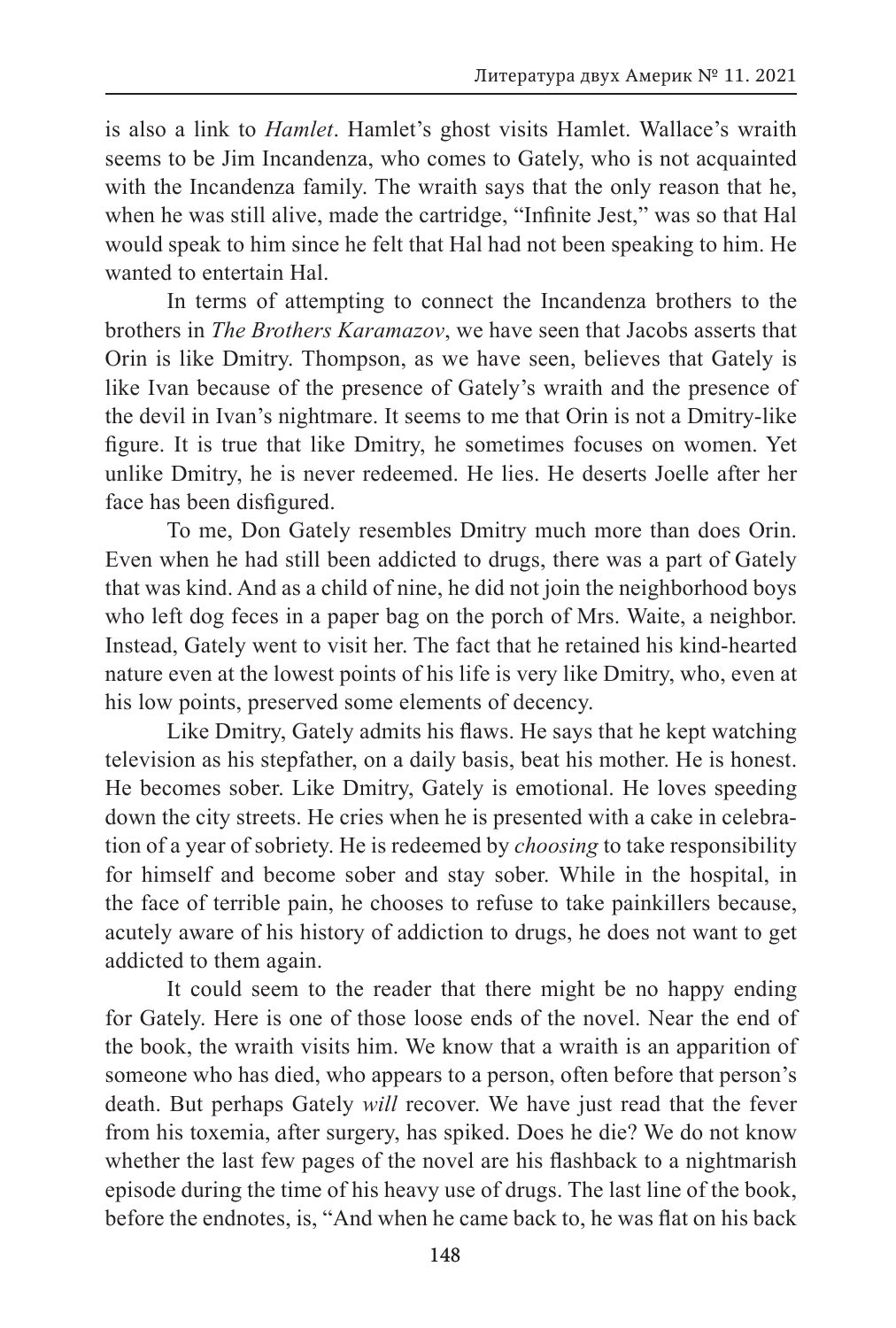on the beach in the freezing sand, and it was raining out of a low sky, and the tide was way out" [Wallace 2016: 981].

Hal's fate, as we know, is described at the beginning of *Infinite Jest*, out of order chronologically, with the previous events of his life that we later learn. The first pages of the novel take place a year after what we subsequently read about him. We do not know what happened in that year. At the end of the book, he was suffering from the effects of withdrawal from marijuana addiction. In the first pages of the novel, he is being interviewed by deans and a tennis coach at the University of Arizona. He ends up in an ambulance, for he emits only gurgling sounds. We see his inner thoughts and intellect — for instance, that Kierkegaard's influence on Camus is underestimated. Has he suffered from having taken the drug DMZ, that has lethal effects on people? Is this a psychotic breakdown? We are not told.

Wallace's comments partially substantiate our conjectures. The imprecision, on Wallace's part, was on purpose. D.T. Max reveals that Wallace told his editor, Michael Pietsch, that he absolutely would not tie up any loose ends. He specifically mentioned the lack of clarity concerning the reasons for Hal's condition in those first pages of the book. The author offered three possible explanations. Hal had seen his father's cartridge, "Infinite Jest," he had taken DMZ, or he was "detoxing from marijuana" [Max 2013: 193].

There is a parallel here with Ivan Karamazov's brain fever. Dostoevsky does not make it clear whether or not Ivan will recover. It is true, though, that Ivan has understood that he has to act responsibly toward others, after he hears from Smerdiakov the consequences of an "all is permitted" philosophy. He does go to court to defend Dmitry, even though the reader knows that the evidence that he produces, the 3000 rubles, could be any 3000 rubles and not the 3000 rubles that Smerdiakov had stolen from Fedor after he murdered him. There *is* hope for Ivan.

Often in *Infinite Jest*, there are episodes that recall *The Brothers Karamazov*, but Wallace either undermines the possible happy outcome and/or exaggerates the horror of a specific incident. In Dostoevsky's novel, a group of boys, age 12 to 15, make a bet. One of them, Kolya Krasotkin, almost 14 years old, says that he will lie down between railroad tracks and will not move when a train comes by. Fortunately, he is not injured. The later fate of Kolya is positive. He becomes a devoted disciple of Alesha.

In *Infinite Jest*, there is a scene reminiscent of the Kolya Krasotkin railroad episode. A group of Quebec boys, age ten to approximately 16, in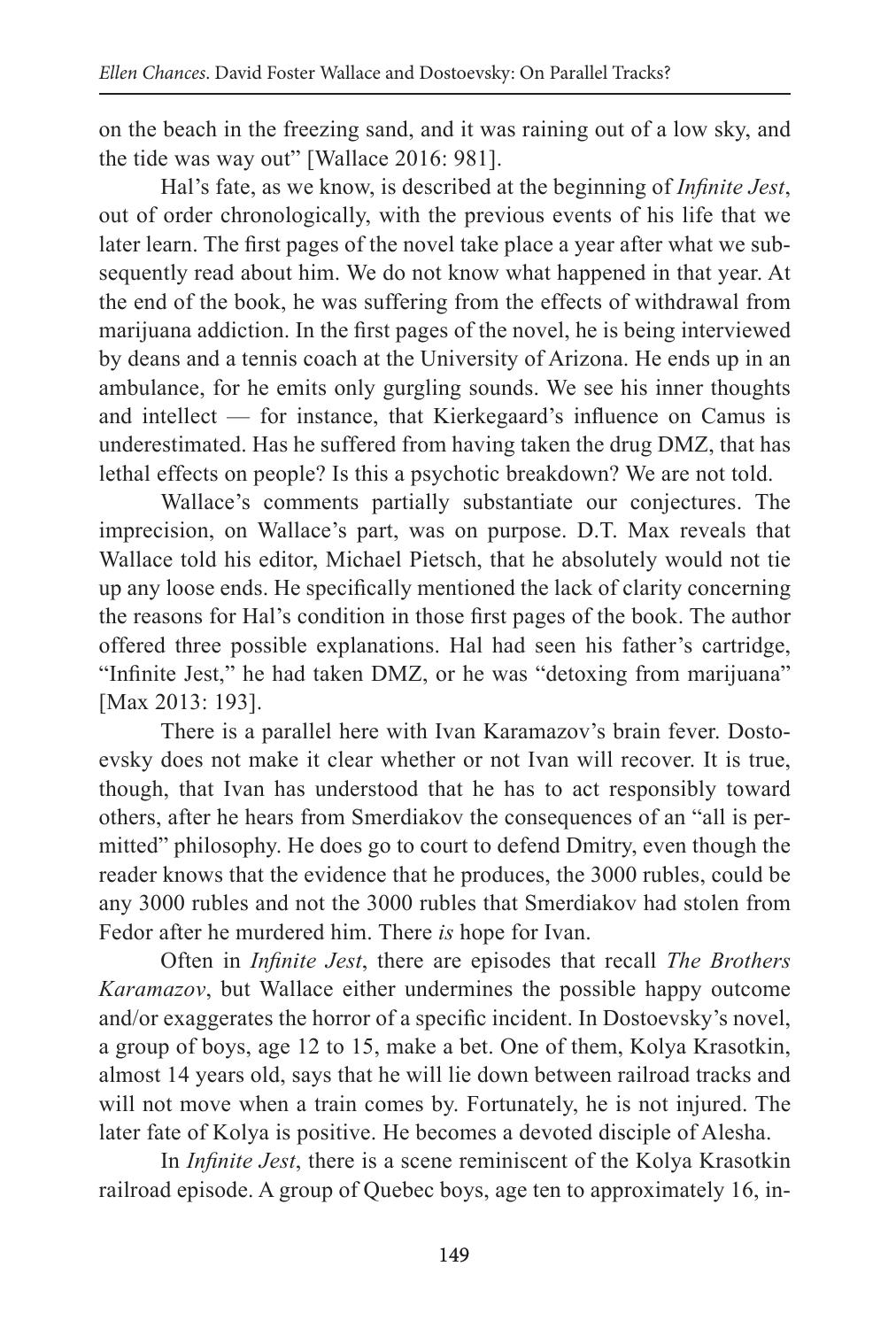vent a game, "The Game of the Next Train" ("Le Jeu du Prochain Train").<sup>12</sup> The idea is to get across the tracks before an approaching train goes by. Many of the boys do not make it in time. They lose their legs, end up in wheelchairs, and ultimately become Wheelchair Assassins. In *Infinite Jest*, the "game" leads to the terrorist goal of killing Americans.

In *The Brothers Karamazov*, in another episode devoted to Kolya Krasotkin, he brings Zhuchka, the dog, to Iliusha. Smerdiakov, who, in the past, had thrown cats from a wall, had taught Iliusha the trick of sticking a pin into a piece of bread and feeding it to Zhuchka. Therefore, Iliusha had thought that he had killed the dog. When Kolya brings Zhuchka to him, it is a happy reunion since Iliusha learns that he had not killed the dog. Kolya had been training Zhuchka, whom he calls Perezvon, in secret, with the intention of giving him to Iliusha. In Dostoevsky's novel, Kolya, who, in the past, had caused a goose's neck to break, switches from being a disciple of Rakitin's to being a disciple of Alesha's. There is the positive ending of the link of Alesha and Kolya and the boys.

What does Wallace do with an incident having to do with poisoning pets? In *Infinite Jest*, a Smerdiakov-like man, Randy Lenz, is at Ennet House in order, supposedly, to recover from an addiction to narcotics. However, Lenz continues to keep cocaine in a hollowed-out book by William James, *Principles of Psychology and the Gifford Lectures on Natural Religion*. (In a humorous touch, Wallace calls the distinguished author of the book "Bill" James.) Lenz kills dogs. He feeds them poisoned meatloaf and then shoots them. He feeds poisoned food to cats and then kills them, too.

Instead of a positive resolution of the incident with Zhuchka in Dostoevsky's novel, in Wallace's novel, the actions of his character, Lenz, lead to a negative outcome. The Canadian owners of a dog that Lenz killed want to murder him. Gately, in a Father-Zosima-like action of active love, defends Lenz. He is acting responsibly toward another person by getting into a fight with the Canadians. Gately is badly injured, develops toxemia, and as we have seen, we do not know whether or not he dies. Lenz leaves the halfway house, is homeless, and feeds his cocaine habit by stealing.

In *The Brothers Karamazov*, Father Zosima preaches the lesson of forgiveness, a lesson he had learned from his older brother Markel, as Markel was dying. Even with forgiveness, in *Infinite Jest*, the issue gets derailed. A law enforcement official who has ties to Gately sits outside

<sup>&</sup>lt;sup>12</sup> Thompson briefly brings up this Dostoevsky — Wallace parallel [Thompson 2016: 101].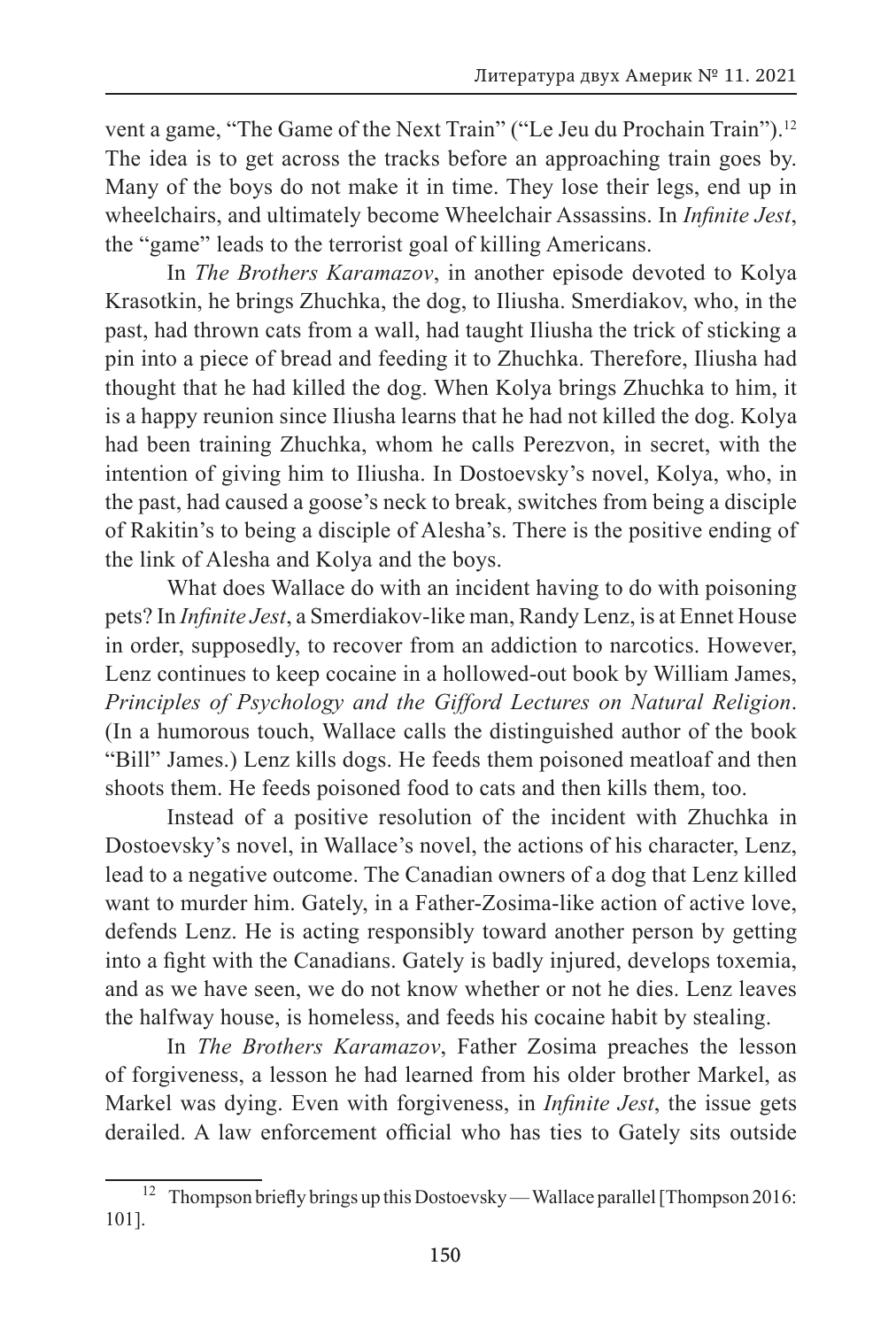Gately's hospital room. He has come in order to tell Gately that he forgives him, yet he cannot get himself to do so.

In *Infinite Jest*, Wallace deals with the Dostoevsky theme of the freedom to choose by folding it into the A.A. discussions of the choice to stay sober, thereby connecting to those inner issues that people have not wanted to look at. By examining those issues, people free themselves from destructive and self-destructive impulses.

It seems to me that *The Brothers Karamazov* is not the only Dostoevsky novel that makes an appearance in *Infinite Jest*. As we have seen, we have many examples of the connections between the two works. One further example has to do with Mario, who, like Alesha, offers emotional support to his Ivan-like brother. He tells him, "Hal, pretty much all I do is love you and be glad I have an excellent brother in every way, Hal" [Wallace 2016: 772]. Yet Mario also brings to mind Myshkin, in Dostoevsky's *The Idiot*. Myshkin, the "positively beautiful person," suffers from epilepsy. Wallace creates his Myshkin-like character, Mario, but when dealing with his physical disabilities, he exaggerates.

 He makes Mario horribly physically deformed. We read about his "...withered-looking... arms... which curled out in front of his thorax... ." We read about his "...not so much club feet as more like *block* feet: not only flat but perfectly square." We read that he moves "...in the sort of lurchy half-stumble of a vaudeville inebriate, body tilted way forward as if into a wind, right on the edge of pitching face-first onto the ground..." [Wallace 2016: 313]. We read that he often falls forward. We read that he has "... khaki-colored skin, an odd dead gray-green that in its corticate texture and together with his atrophic in-curled arms... gave him... an almost uncannily reptilian/dinosaurian look" [Wallace 2016: 314].

Epilepsy, the disease from which Myshkin suffered, does make an appearance in *Infinite Jest*. Pat, a staff member in Ennet House, has an epileptic dog. Thus, just as we have bits and pieces of *The Brothers Karamazov* in Wallace's novel, we also have, albeit many fewer, bits and pieces of *The Idiot* scattered in it.

There are also bits and pieces of *Notes from Underground* that inhabit *Infinite Jest*. Like the underground man, Hal has a toothache. The underground man is from the most abstract and premeditated city in the world. Like the underground man, Hal is imprisoned in his swirling mind. He lives in abstractions. For instance, he memorized the entire Oxford English Dictionary. All of the addicts who have not sought help in order to free themselves of their addictions are imprisoned in their minds.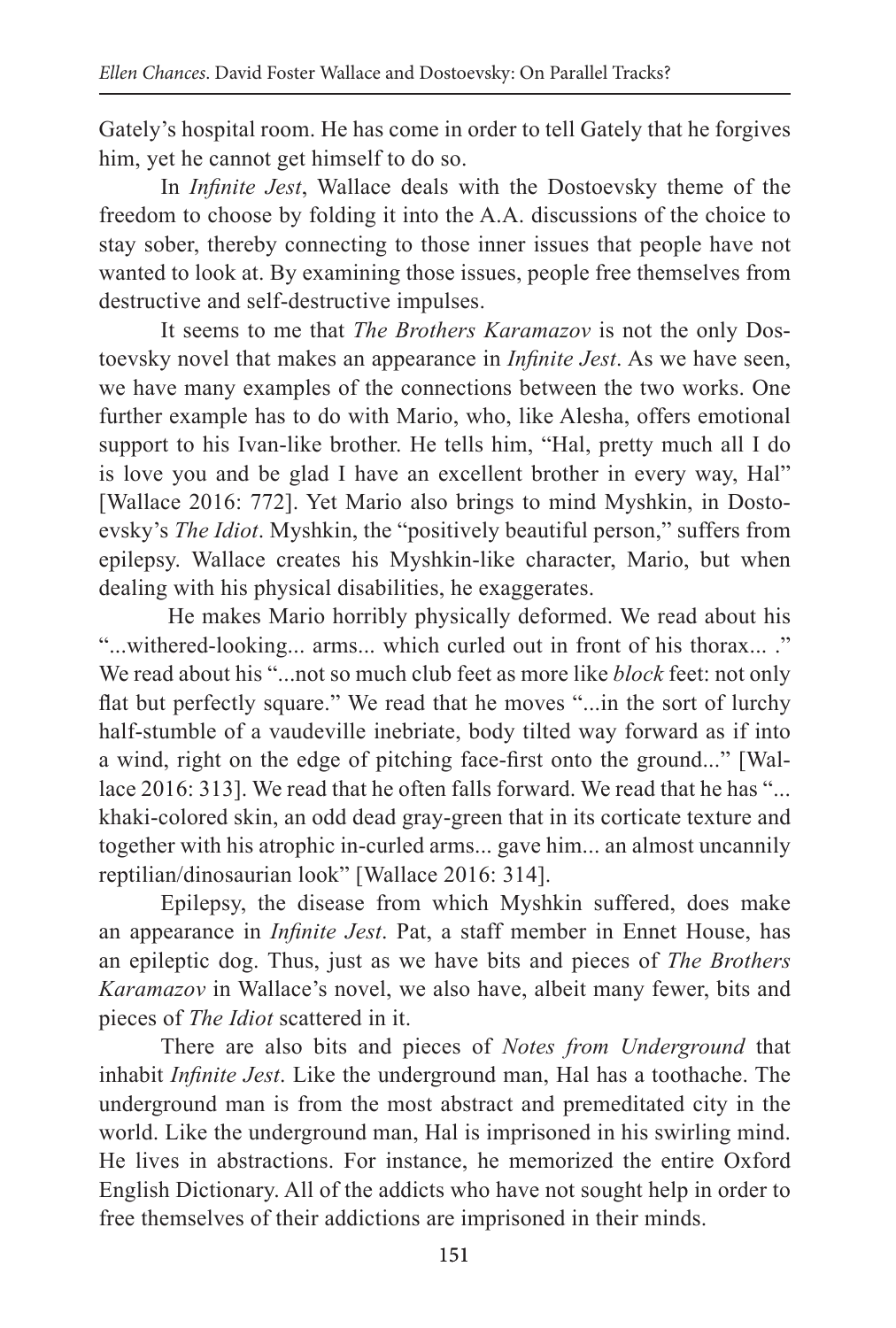Wallace is like Dostoevsky in another way. The underground man says, "I've only carried to a logical conclusion in my life what you yourselves don't dare to take more than halfway" [Dostoevsky 2003: 123] («...я только доводил в моей жизни до крайности то, что вы не осмеливались доводить и до половины» [Достоевский 1972 –1990, 5: 178]). In *Infinite Jest*, Wallace takes to a logical conclusion the consequences for individual lives, of what happens to a society when isolation rules and human connections are severed.

It seems to me that there is also a reference to *The Demons* in *Infinite Jest*. Orin telephones Hal in order to ask him whether he has heard of a separatist terror plot. He says that men in wheelchairs are following him. As the two brothers are conversing, Hal is clipping his toenails. The detail is reminiscent of the terrorist Petr Verkhovensky, who cuts his fingernails. Moreover, Verkhovensky had founded a secret terrorist group (based on the real-life figure, Sergei Nechaev).

An important theme in *Crime and Punishment* is also briefly touched upon in Wallace's novel. Raskolnikov believes that he, as someone who can transcend barriers, can determine who does not have the right to live. When he asks Sonya who should live, Luzhin or Katerina Ivanovna and the children, she answers, "But I can't know God's intentions... How could it depend on my decision? Who made me a judge of who should live and who shall not?" [Dostoevsky 1989: 344] («Да ведь я божьего промысла знать не могу... Как может случиться, чтоб это от моего решения зависело? И кто меня тут судьей поставил: кому жить, кому не жить?» [Достоевский 1972 –1990, 6: 313]).

In *Infinite Jest*, Don Gately's thoughts are reminiscent of Sonya's words. He feels that Geoffrey Day, one of the Ennet House residents, will be out on the street within a month. His sense is that it would be good, instead, to open up a slot to someone who will take recovery from addiction seriously and adhere to the treatment program. We then read, "Except who is Gately to judge who'll end up getting the Gift of the program v. who won't, he needs to remember... Except who is Gately to think he can know who wants it and who doesn't, deep down" [Wallace 2016: 273].

After our consideration of some of the ways in which Wallace dealt with Dostoevsky, we return to the question posed at the beginning of this article: Are the two writers on parallel tracks? The answer, based on the evidence presented here, is yes and no. As we have seen, Wallace adhered to some of the same moral and spiritual values that Dostoevsky espoused. He raised some of the same questions that Dostoevsky did. He greatly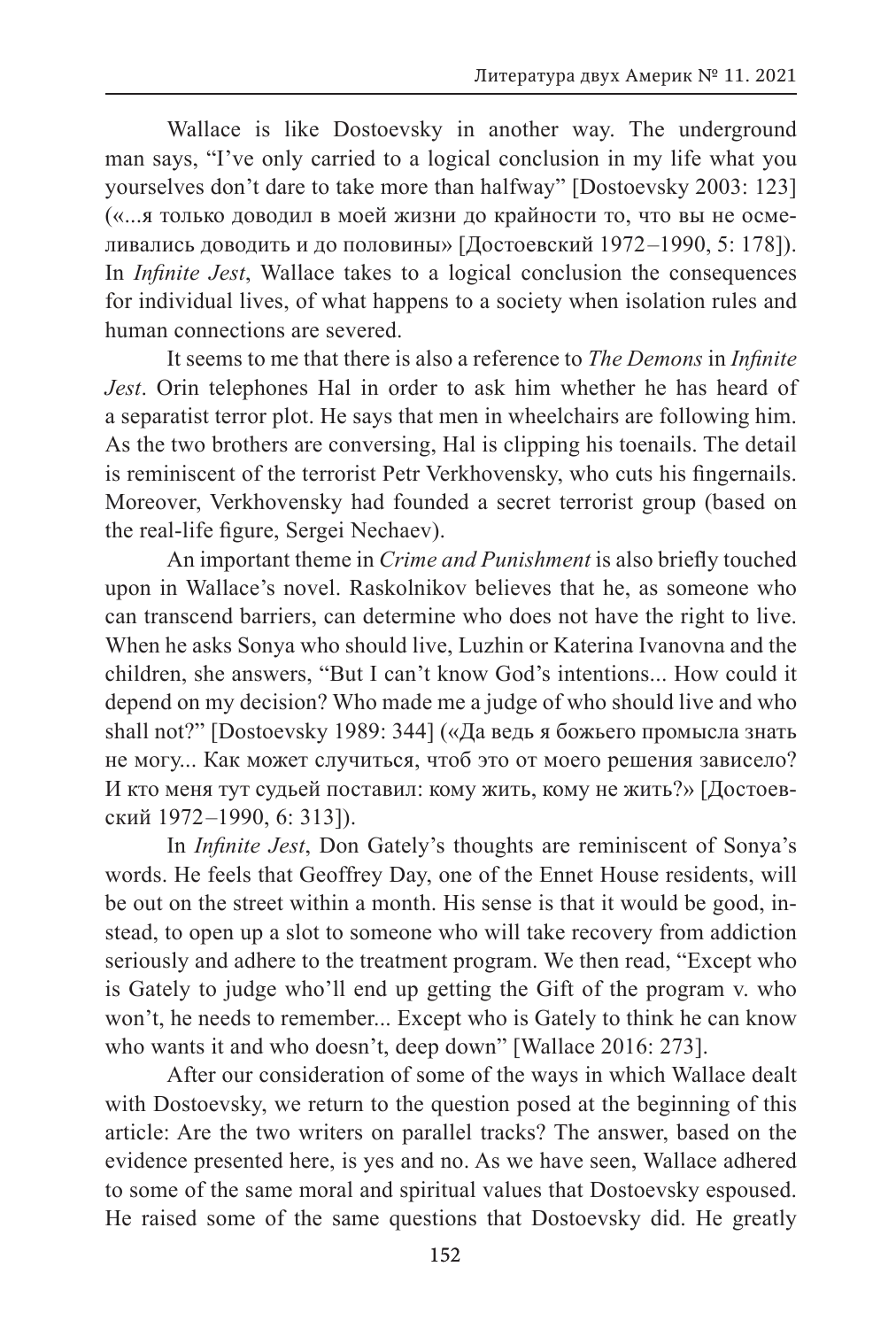admired the Russian writer, yet he was acutely aware of the fact that the differences in circumstances in  $19<sup>th</sup>$ -century Russia and late  $20<sup>th</sup>$ -century America required a different approach of addressing the deep philosophical issues that are found in Dostoevsky's fiction.

While discussing *Infinite Jest*, Wallace told Charlie Rose, "Reality is fractured now," whereas "text is linear and unified." Thus, there are the fractured multiple narratives. He emphasized that he wanted, therefore, to retain the fractured quality of the text, but at the same time, not have it be too disorienting for the reader [Wallace 1997: 19:03 –19:36].

It should come as no surprise, then, that the ways in which Wallace incorporates, reflects and responds to Dostoevsky is itself fractured, with the bits and pieces of Dostoevsky themes and characters interwoven into the fabric of *Infinite Jest*.

In short, I repeat that Wallace and Dostoevsky are and are not on parallel tracks.

### ЛИТЕРАТУРА

Достоевский 1972 –1990 — *Достоевский Ф.М.* Полное собр. сочинений: в 30 т. Л.: Наука, 1972 –1990.

Уоллес 2018 — *Уоллес Д.Ф.* Бесконечная шутка / пер. с англ. С. Карпов, А. Поляринов. СПб.: Астрель-СПб, 2018. 1279 с.

#### REFERENCES

Burn 2012 — Burn, Stephen J. *David Foster Wallace's "Infinite Jest": A Reader's Guide.* 2nd ed. London: Continuum, 2012.

Dostoevsky 2011 — Dostoevsky, Fyodor. *The Brothers Karamazov*. Edited by Susan McReynolds Oddo. Translated by Constance Garnett. Revised by Ralph E. Matlaw and Susan McReynolds Oddo. New York: W.W. Norton, 2011.

Dostoevsky 1989 — Dostoevsky, Fedor. *Crime and Punishment.* Edited by George Gibian. Translated by Jesse Coulson*.* New York: W.W. Norton, 1989.

Dostoevsky 2003 — Dostoevsky, Fyodor. "*Notes from Underground*" *and* "*The Double*". Translated by Jessie Coulson. London: Penguin, 2003.

Dostoevsky 1972 –1990 — Dostoevsky, Fedor M. *Polnoe sobranie sochinenii: v 30 t.* [*Complete Works, in 30 vols.*]. Leningrad: Nauka Publ., 1972 –1990. (In Russ.)

Jacobs 2007 — Jacobs, Timothy. "The Brothers Incandenza: Translating Ideology in Fyodor Dostoevsky's *The Brothers Karamazov* and David Foster Wallace's *Infinite Jest.*" *Texas Studies in Literature and Language* 49, no. 3 (Fall 2007): 265 –292.